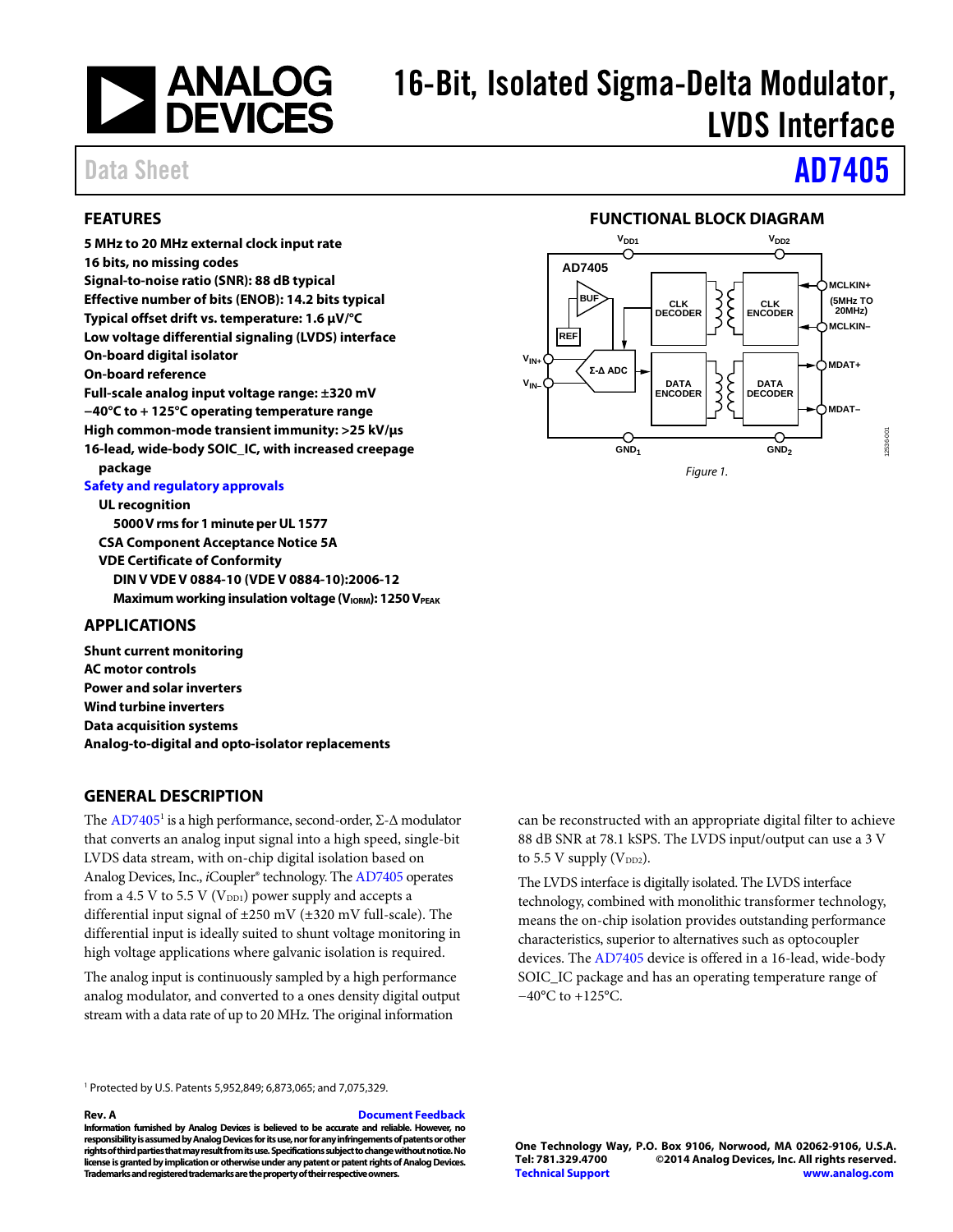# **TABLE OF CONTENTS**

| Insulation and Safety Related Specifications  5        |
|--------------------------------------------------------|
|                                                        |
| DIN V VDE V 0884-10 (VDE V 0884-10):2006-12 Insulation |
|                                                        |
|                                                        |
|                                                        |
|                                                        |
| Pin Configuration and Function Descriptions 8          |

## Low Voltage Differential Signaling (LVDS) Interface ........... 14

### <span id="page-1-0"></span>**REVISION HISTORY**

| $11/14$ —Rev. 0 to Rev. A |  |
|---------------------------|--|
|                           |  |
|                           |  |
|                           |  |

#### 9/14-Revision 0: Initial Version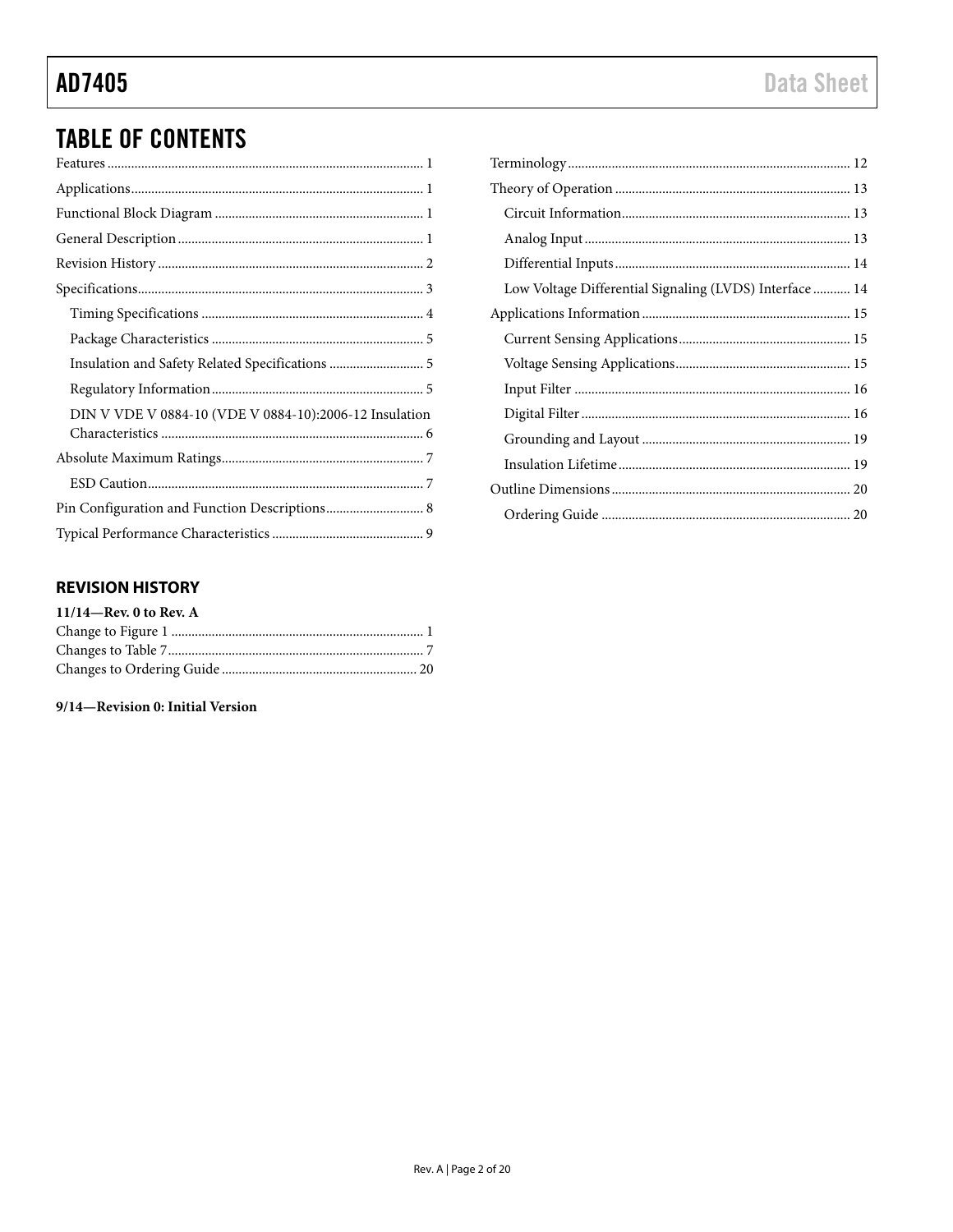# <span id="page-2-0"></span>SPECIFICATIONS

 $V_{\text{DD1}} = 4.5 \text{ V}$  to 5.5 V,  $V_{\text{DD2}} = 3 \text{ V}$  to 5.5 V,  $V_{\text{IN+}} = -250 \text{ mV}$  to +250 mV,  $V_{\text{IN-}} = 0 \text{ V}$ ,  $T_{\text{A}} = -40^{\circ}\text{C}$  to +125 $^{\circ}\text{C}$ ,  $f_{\text{MCLKN}}^{-1} = 5 \text{ MHz}$  to 20 MHz, tested with sinc3 filter, 256 decimation rate, as defined by Verilog code, unless otherwise noted. All voltages are relative to their respective ground.

| Table 1.                                          |                       |        |                  |            |                        |                                                                   |
|---------------------------------------------------|-----------------------|--------|------------------|------------|------------------------|-------------------------------------------------------------------|
| <b>Parameter</b>                                  | Symbol                | Min    | <b>Typ</b>       | <b>Max</b> | Unit                   | <b>Test Conditions/Comments</b>                                   |
| <b>STATIC PERFORMANCE</b>                         |                       |        |                  |            |                        |                                                                   |
| Resolution                                        |                       | 16     |                  |            | <b>Bits</b>            | Filter output truncated to 16 bits                                |
| Integral Nonlinearity <sup>2</sup>                | <b>INL</b>            |        | ±2               | ±12        | <b>LSB</b>             |                                                                   |
| Differential Nonlinearity <sup>2</sup>            | <b>DNL</b>            |        |                  | ±0.99      | <b>LSB</b>             | Guaranteed no missing codes to 16 bits                            |
| Offset Error <sup>2</sup>                         |                       |        | $\pm 0.2$        | ±0.75      | mV                     |                                                                   |
| Offset Drift vs. Temperature                      |                       |        | 1.6              | 3.8        | µV/°C                  |                                                                   |
|                                                   |                       |        | 1.3              | 3.1        | µV/°C                  | $0^{\circ}$ C to 85 $^{\circ}$ C                                  |
| Offset Drift vs. V <sub>DD1</sub>                 |                       |        | 50               |            | $\mu V/V$              |                                                                   |
| Gain Error <sup>2</sup>                           |                       |        | ±0.2             | ±0.8       | %FSR                   | $f_{MCLKIN}$ = 16 MHz                                             |
|                                                   |                       |        | ±0.2             | ±0.8       | %FSR                   | $f_{MCLKIN}$ = 20 MHz, $T_A$ = $-40^{\circ}$ C to $+85^{\circ}$ C |
|                                                   |                       |        | ±0.2             | ±1.2       | %FSR                   | $f_{MCLKIN}$ = 20 MHz                                             |
| Gain Error Drift vs. Temperature                  |                       |        | 65               | 95         | ppm/°C                 |                                                                   |
|                                                   |                       |        | 40               | 60         | µV/°C                  |                                                                   |
| Gain Error Drift vs. V <sub>DD1</sub>             |                       |        | ±0.6             |            | mV/V                   |                                                                   |
| <b>ANALOG INPUT</b>                               |                       |        |                  |            |                        |                                                                   |
| Input Voltage Range                               |                       | $-320$ |                  | $+320$     | mV                     | Full-scale range                                                  |
|                                                   |                       | $-250$ |                  | $+250$     | mV                     | For specified performance                                         |
| Input Common-Mode Voltage Range                   |                       |        | $-200$ to $+300$ |            | mV                     |                                                                   |
| <b>Dynamic Input Current</b>                      |                       |        | ±45              | ±50        | μA                     | $V_{IN+} = \pm 250$ mV, $V_{IN} - = 0$ V                          |
|                                                   |                       |        | 0.05             |            | μA                     | $V_{IN+} = 0 V, V_{IN-} = 0 V$                                    |
| DC Leakage Current                                |                       |        | ±0.01            | ±0.6       | μA                     |                                                                   |
| <b>Input Capacitance</b>                          |                       |        | 14               |            | pF                     |                                                                   |
| <b>DYNAMIC SPECIFICATIONS</b>                     |                       |        |                  |            |                        | $V_{IN+} = 1$ kHz                                                 |
| Signal-to-Noise-and-Distortion Ratio <sup>2</sup> | <b>SINAD</b>          | 81     | 87               |            | dB                     |                                                                   |
|                                                   |                       | 83     | 87               |            | dB                     | $-40^{\circ}$ C to $+85^{\circ}$ C                                |
| Signal-to-Noise Ratio <sup>2</sup>                | SNR                   | 86     | 88               |            | dB                     |                                                                   |
| Total Harmonic Distortion <sup>2</sup>            | <b>THD</b>            |        | $-96$            |            | dB                     |                                                                   |
| Peak Harmonic or Spurious Noise <sup>2</sup>      | <b>SFDR</b>           |        | $-97$            |            | dB                     |                                                                   |
| Effective Number of Bits <sup>2</sup>             | <b>ENOB</b>           | 13.1   | 14.2             |            | <b>Bits</b>            |                                                                   |
|                                                   |                       | 13.4   | 14.2             |            | <b>Bits</b>            | $-40^{\circ}$ C to $+85^{\circ}$ C                                |
| Noise Free Code Resolution <sup>2</sup>           |                       | 14     |                  |            | <b>Bits</b>            |                                                                   |
| <b>ISOLATION TRANSIENT IMMUNITY<sup>2</sup></b>   |                       | 25     | 30               |            | $kV/\mu s$             |                                                                   |
| LVDS I/O (ANSI-644)                               |                       |        |                  |            |                        |                                                                   |
| <b>Differential Output Voltage</b>                | V <sub>OD</sub>       | 247    | 360              | 454        | mV                     | $R_L = 100 \Omega$                                                |
| Common-Mode Output Voltage                        | <b>V</b> осм          | 1125   | 1260             | 1375       | mV                     | $RL = 100 \Omega$                                                 |
| <b>Differential Input Voltage</b>                 | <b>V<sub>ID</sub></b> | 150    |                  | 650        | mV                     |                                                                   |
| Common-Mode Input Voltage                         | V <sub>ICM</sub>      | 800    |                  | 1575       | mV                     |                                                                   |
| POWER REQUIREMENTS                                |                       |        |                  |            |                        |                                                                   |
| $V_{DD1}$                                         |                       | 4.5    |                  | 5.5        | $\mathsf{V}$           |                                                                   |
| V <sub>DD2</sub>                                  |                       | 3      |                  | 5.5        | V                      |                                                                   |
| I <sub>DD1</sub>                                  |                       |        | 30               | 36         | mA                     | $V_{DD1} = 5.5 V$                                                 |
| $I_{DD2}$                                         |                       |        | 18               | 22         | mA                     | $V_{DD2} = 5.5 V$                                                 |
|                                                   |                       |        | 13               | 15         | mA                     | $V_{DD2} = 3.3 V$                                                 |
| Power Dissipation                                 |                       |        | 264              | 319        | mW                     | $V_{DD1} = V_{DD2} = 5.5 V$                                       |
|                                                   |                       |        | 208              | 248        | $\mathsf{m}\mathsf{W}$ | $V_{DD1} = 5.5 V, V_{DD2} = 3.3 V$                                |

<sup>1</sup> For f<sub>MCLKIN</sub> > 16 MHz, mark space ratio is 48/52 to 52/48, and V<sub>DD1</sub> = 5 V  $\pm$  5%.

<sup>2</sup> See th[e Terminology](#page-11-0) section.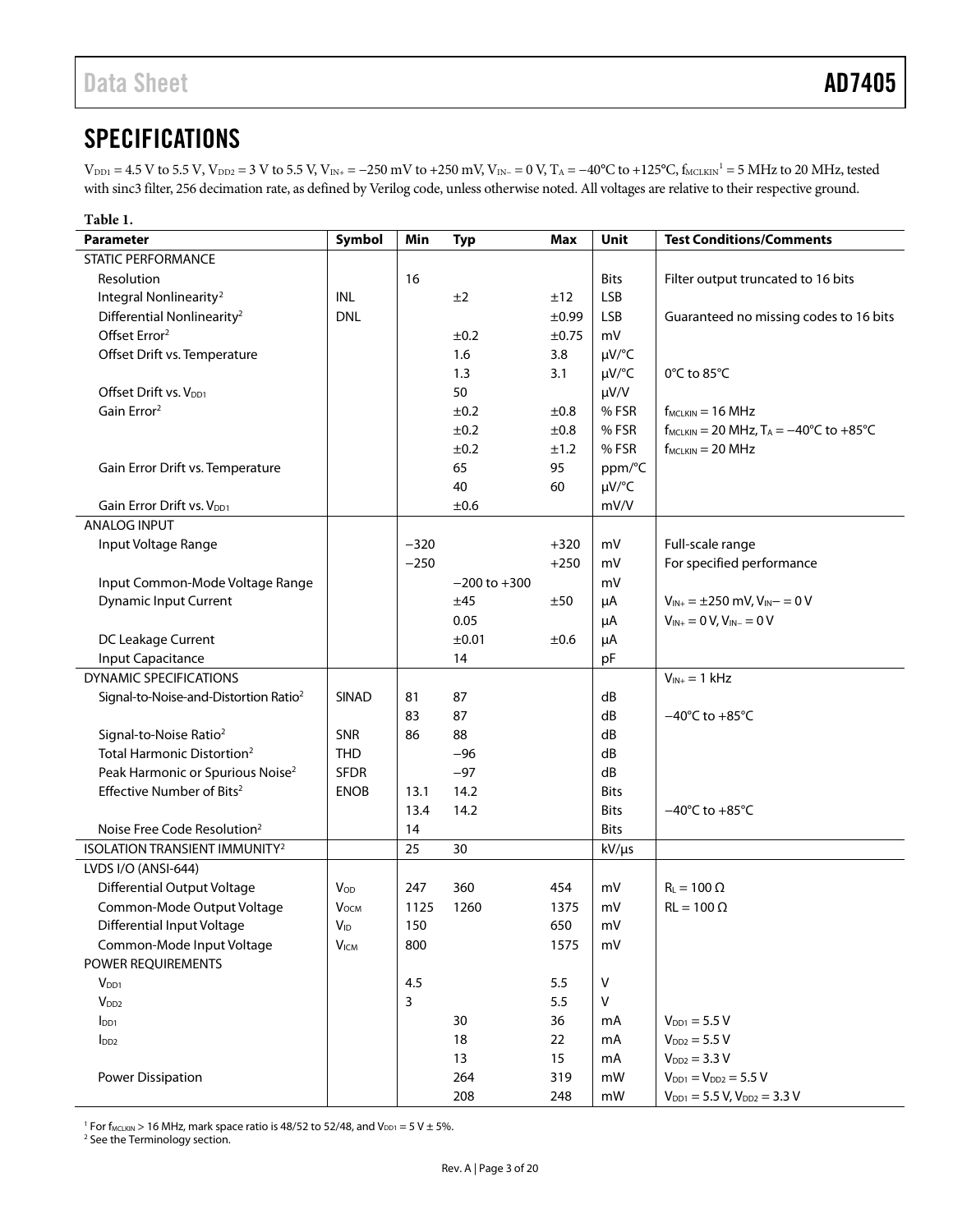## <span id="page-3-0"></span>**TIMING SPECIFICATIONS**

 $V_{\text{DD1}} = 4.5$  V to 5.5 V,  $V_{\text{DD2}} = 3$  V to 5.5 V, T<sub>A</sub> = -40°C to +125°C, unless otherwise noted. Sample tested during initial release to ensure compliance. It is recommended to read the MDAT signal on the MCLKIN+ rising edge.

#### **Table 2.**

| Parameter <sup>1</sup>     | Limit at T <sub>MIN</sub> , T <sub>MAX</sub> | <b>Unit</b> | <b>Description</b>                            |
|----------------------------|----------------------------------------------|-------------|-----------------------------------------------|
| <b>f</b> <sub>MCLKIN</sub> | 5                                            | MHz minimum | Master clock input frequency                  |
|                            | 20                                           | MHz maximum |                                               |
| $t_1$                      |                                              |             | Data access time after MCLKIN+ rising edge    |
|                            | 30                                           | ns maximum  | $V_{DD2} = 4.5 V$ to 5.5 V                    |
|                            | 40                                           | ns maximum  | $V_{DD2} = 3 V to 3.6 V$                      |
| t <sub>2</sub>             |                                              |             | Data hold time after MCLKIN+ rising edge      |
|                            | 10                                           | ns minimum  | $V_{DD2} = 4.5 V$ to 5.5 V                    |
|                            | 10                                           | ns minimum  | $V_{DD2} = 3 V to 3.6 V$                      |
| t <sub>3</sub>             |                                              |             | Master clock low time                         |
|                            | $0.45 \times t$ MCLKIN                       | ns minimum  | $f_{MCLKIN} \leq 16 MHz$                      |
|                            | $0.48 \times t$ MCLKIN                       | ns minimum  | 16 MHz $<$ f <sub>MCLKIN</sub> $\leq$ 20 MHz  |
| t <sub>4</sub>             |                                              |             | Master clock high time                        |
|                            | $0.45 \times t$ MCLKIN                       | ns minimum  | $f_{MCLKIN} \leq 16 MHz$                      |
|                            | $0.48 \times t$ MCLKIN                       | ns minimum  | 16 MHz $<$ f <sub>MCLKI</sub> N $\leq$ 20 MHz |

<sup>1</sup> Sample tested during initial release to ensure compliance.



*Figure 2. Data Timing*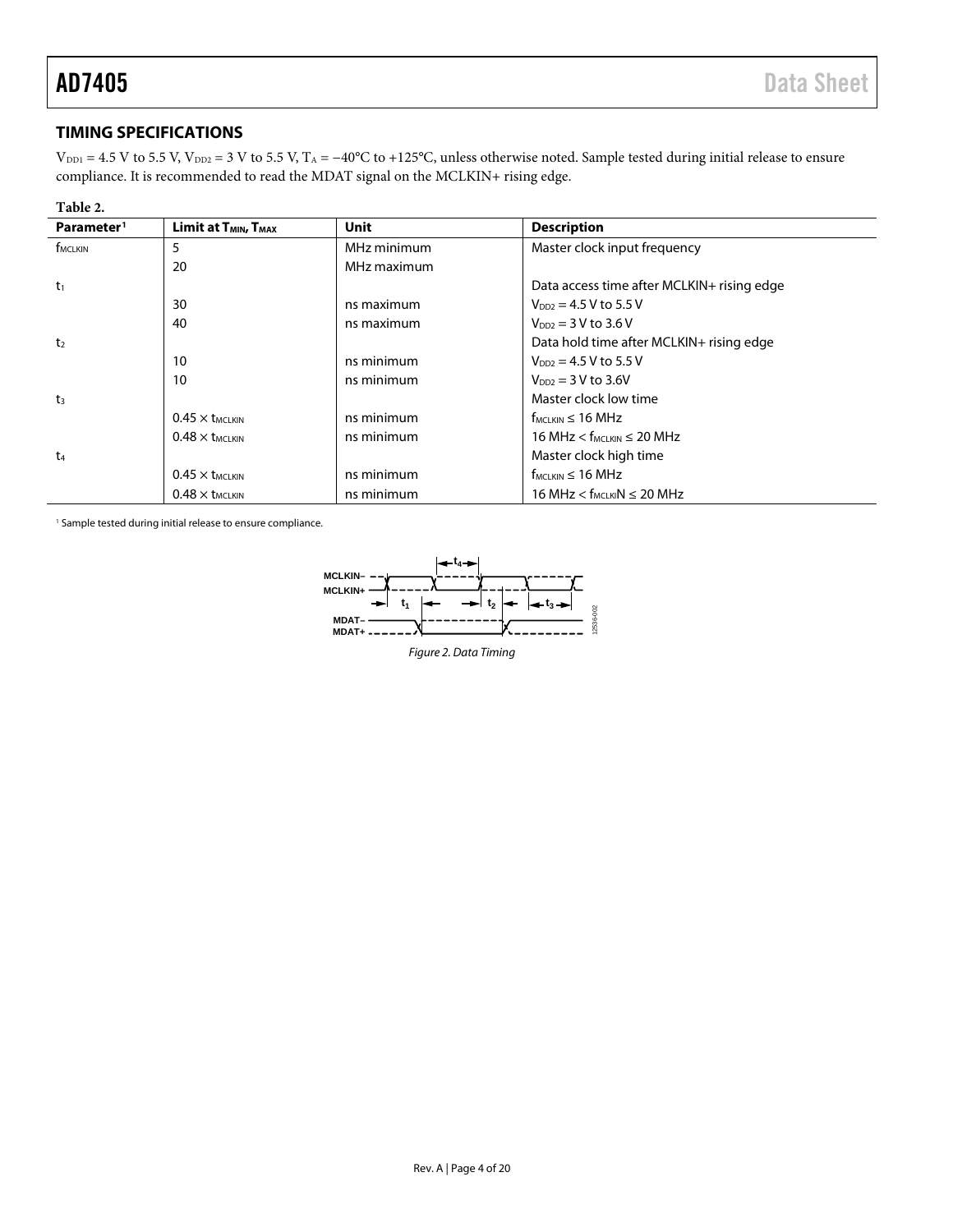## <span id="page-4-0"></span>**PACKAGE CHARACTERISTICS**

#### **Table 3.**

| <b>Parameter</b>                          | Symbol      | Min | Tvp       | Max | Unit | <b>Test Conditions/Comments</b>                                                                          |
|-------------------------------------------|-------------|-----|-----------|-----|------|----------------------------------------------------------------------------------------------------------|
| Resistance (Input to Output) <sup>1</sup> | $R_{I-O}$   |     | $10^{12}$ |     | 77   |                                                                                                          |
| Capacitance (Input to Output) $1$         | $C_{1-0}$   |     | 2.2       |     | рF   | $f = 1$ MHz                                                                                              |
| IC Junction to Ambient Thermal Resistance | $\theta$ ia |     | 45        |     | °C/W | Thermocouple located at center of package underside,<br>test conducted on 4-layer board with thin traces |

<sup>1</sup> The device is considered a 2-terminal device: Pin 1 to Pin 8 are shorted together, and Pin 9 to Pin 16 are shorted together.

### <span id="page-4-1"></span>**INSULATION AND SAFETY RELATED SPECIFICATIONS**

## **Table 4.**

| <b>Parameter</b>                                 | Symbol           | <b>Value</b>                         | <b>Unit</b> | <b>Test Conditions/Comments</b>                                                         |
|--------------------------------------------------|------------------|--------------------------------------|-------------|-----------------------------------------------------------------------------------------|
| Input to Output Momentary Withstand Voltage      | V <sub>ISO</sub> | 5000 min                             | V           | minute duration                                                                         |
| Minimum External Air Gap (Clearance)             | L(101)           | 8.3 min <sup><math>1, 2</math></sup> | mm          | Measured from input terminals to output<br>terminals, shortest distance through air     |
| Minimum External Tracking (Creepage)             | L(102)           | $8.3 \text{ min}^1$                  | mm          | Measured from input terminals to output<br>terminals, shortest distance path along body |
| Minimum Internal Gap (Internal Clearance)        |                  | $0.034$ min                          | mm          | Distance through insulation                                                             |
| Tracking Resistance (Comparative Tracking Index) | <b>CTI</b>       | >400                                 | V           | DIN IEC 112/VDE 0303 Part 13                                                            |
| <b>Isolation Group</b>                           |                  | Ш                                    |             | Material Group (DIN VDE 0110, 1/89, Table I) <sup>3</sup>                               |

<sup>1</sup> In accordance with IEC 60950-1 guidelines for the measurement of creepage and clearance distances for a pollution degree of 2 and altitudes ≤2000 meters.<br><sup>2</sup> Consideration must be given to pad layout to ensure the min

<sup>3</sup> CSA CTI rating for th[e AD7405](http://www.analog.com/AD7405?doc=AD7405.pdf) is >600 V and a Material Group I isolation group.

### <span id="page-4-2"></span>**REGULATORY INFORMATION**

### **Table 5.**

| UL <sup>1</sup>                                                        | <b>CSA</b>                                                                                                               | VDE <sup>2</sup>                                                                     |
|------------------------------------------------------------------------|--------------------------------------------------------------------------------------------------------------------------|--------------------------------------------------------------------------------------|
| Recognized under 1577<br>Component Recognition<br>Program <sup>1</sup> | Approved under CSA Component Acceptance Notice 5A                                                                        | Certified according to DIN V VDE V 0884-10<br>(VDE V 0884-10):2006-12 <sup>2</sup>   |
| 5000 V rms Isolation Voltage<br>Single Protection                      | Basic insulation per CSA 60950-1-07 and IEC 60950-1,<br>830 V rms (1173 VPEAK) maximum working voltage <sup>3</sup>      | Reinforced insulation per DIN V VDE V 0884-10<br>(VDE V 0884-10):2006-12, 1250 VPEAK |
|                                                                        | Reinforced insulation per CSA 60950-1-07 and<br>IEC 60950-1, 415 V rms (586 V $_{PEAK}$ ) maximum working<br>voltage $3$ |                                                                                      |
|                                                                        | Reinforced insulation per IEC 60601-1, 250 V rms<br>(353 V <sub>PEAK</sub> ) maximum working voltage                     |                                                                                      |
| File E214100                                                           | File 205078                                                                                                              | File 2471900-4880-0001                                                               |

<sup>1</sup> In accordance with UL 1577, eac[h AD7405](http://www.analog.com/AD7405?doc=AD7405.pdf) is proof tested by applying an insulation test voltage ≥ 6000 V rms for 1 second (current leakage detection limit = 15 µA).<br><sup>2</sup> In accordance with DIN V VDE V 0884-10, each AD74

3 Rating is calculated for a pollution degree of 2 and a Material Group III. Th[e AD7405](http://www.analog.com/AD7405?doc=AD7405.pdf) RI-16-2 package material is rated by CSA to a CTI of >600 V and, therefore, Material Group I.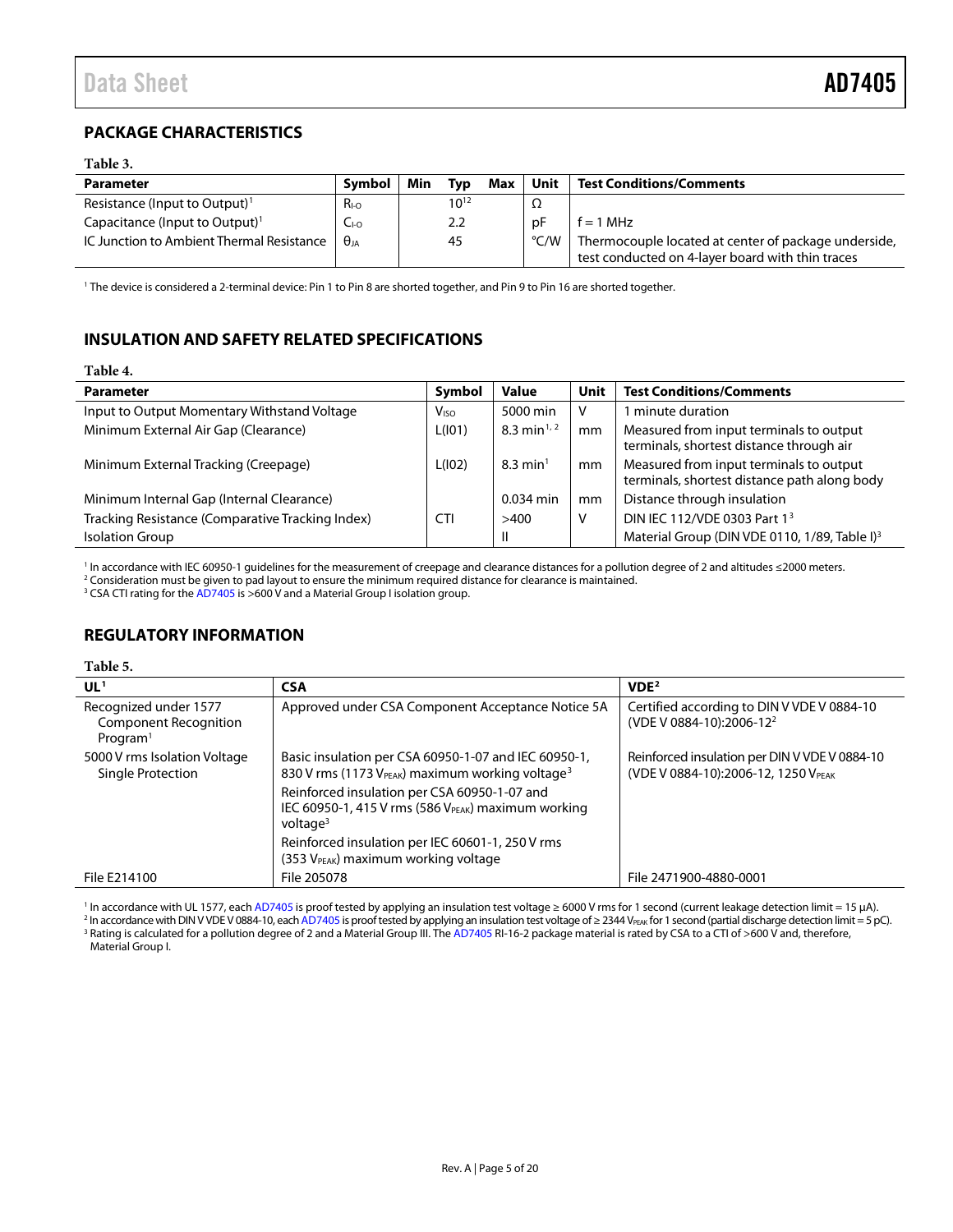## <span id="page-5-0"></span>**DIN V VDE V 0884-10 (VDE V 0884-10):2006-12 INSULATION CHARACTERISTICS**

This isolator is suitable for reinforced electrical isolation only within the safety limit data. Maintenance of the safety data is ensured by means of protective circuits.

| Table 6.                                                                                                                   |                   |                       |              |
|----------------------------------------------------------------------------------------------------------------------------|-------------------|-----------------------|--------------|
| <b>Description</b>                                                                                                         | Symbol            | <b>Characteristic</b> | Unit         |
| INSTALLATION CLASSIFICATION PER DIN VDE 0110                                                                               |                   |                       |              |
| For Rated Mains Voltage ≤300 V rms                                                                                         |                   | I to IV               |              |
| For Rated Mains Voltage ≤450 V rms                                                                                         |                   | I to IV               |              |
| For Rated Mains Voltage ≤600 V rms                                                                                         |                   | I to IV               |              |
| For Rated Mains Voltage ≤1000 V rms                                                                                        |                   | I to IV               |              |
| <b>CLIMATIC CLASSIFICATION</b>                                                                                             |                   | 40/105/21             |              |
| POLLUTION DEGREE (DIN VDE 0110, TABLE 1)                                                                                   |                   | 2                     |              |
| <b>MAXIMUM WORKING INSULATION VOLTAGE</b>                                                                                  | <b>VIORM</b>      | 1250                  | <b>VPFAK</b> |
| INPUT TO OUTPUT TEST VOLTAGE, METHOD B1                                                                                    |                   |                       |              |
| $V_{\text{IORM}} \times 1.875 = V_{\text{PR}}$ , 100% Production Test, t <sub>m</sub> = 1 Second, Partial Discharge < 5 pC | $V_{PDM}$         | 2344                  | <b>VPFAK</b> |
| INPUT TO OUTPUT TEST VOLTAGE, METHOD A                                                                                     | $V_{PR(M)}$       |                       |              |
| After Environmental Test Subgroup 1                                                                                        |                   |                       |              |
| $V_{\text{IORM}} \times 1.6 = V_{\text{PR}}$ , t <sub>m</sub> = 60 Seconds, Partial Discharge < 5 pC                       |                   | 2000                  | <b>VPFAK</b> |
| After Input and/or Safety Test Subgroup 2/ Safety Test Subgroup 3                                                          |                   |                       |              |
| $V_{\text{IORM}} \times 1.2 = V_{\text{PR}}$ , t <sub>m</sub> = 60 Seconds, Partial Discharge < 5 pC                       |                   | 1500                  | <b>VPFAK</b> |
| HIGHEST ALLOWABLE OVERVOLTAGE (TRANSIENT OVERVOLTAGE, $t_{TR}$ = 10 Seconds)                                               | <b>VIOTM</b>      | 8000                  | <b>VPFAK</b> |
| <b>SURGE ISOLATION VOLTAGE</b>                                                                                             | V <sub>IOSM</sub> |                       | <b>VPFAK</b> |
| 1.2 μs Rise Time, 50 μs, 50% Fall Time                                                                                     |                   | 12000                 | <b>VPFAK</b> |
| SAFETY LIMITING VALUES (MAXIMUM VALUE ALLOWED IN THE EVENT OF A FAILURE, SEE Figure 3)                                     |                   |                       |              |
| Case Temperature                                                                                                           | T <sub>S</sub>    | 150                   | °C           |
| Side 1 (P <sub>VDD1</sub> ) and Side 2 (P <sub>VDD2</sub> ) Power Dissipation                                              | P <sub>SO</sub>   | 2.78                  | W            |
| INSULATION RESISTANCE AT T <sub>S</sub> , $V_{10} = 500 V$                                                                 | $R_{10}$          | $>10^{9}$             | Ω            |



<span id="page-5-1"></span>*Figure 3. Thermal Derating Curve, Dependence of Safety Limiting Values with Case Temperature per DIN V VDE V 0884-10*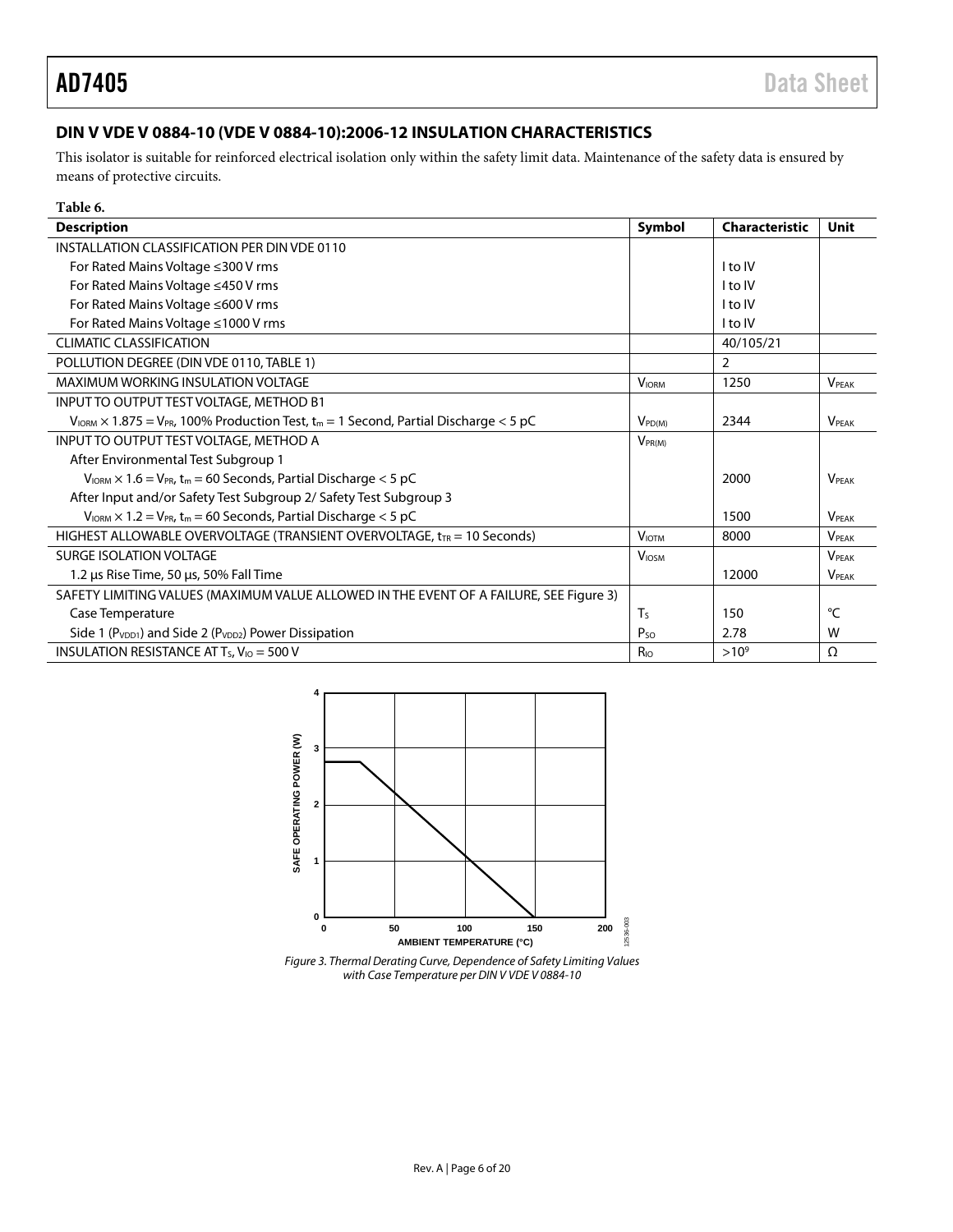# <span id="page-6-0"></span>ABSOLUTE MAXIMUM RATINGS

 $T_A = 25$ °C, unless otherwise noted. All voltages are relative to their respective ground.

#### **Table 7.**

| <b>Parameter</b>                                      | Rating                               |
|-------------------------------------------------------|--------------------------------------|
| $V_{DD1}$ to $GND_1$                                  | $-0.3$ V to $+6.5$ V                 |
| $V_{DD2}$ to $GND2$                                   | $-0.3$ V to $+6.5$ V                 |
| Analog Input Voltage to $GND_1$                       | $-1$ V to $V_{DD1}$ + 0.3 V          |
| Digital Input Voltage to GND <sub>2</sub>             | $-0.3$ V to V <sub>DD2</sub> + 0.5 V |
| Output Voltage to GND <sub>2</sub>                    | $-0.3$ V to V <sub>DD2</sub> + 0.3 V |
| Input Current to Any Pin Except Supplies <sup>1</sup> | $+10 \text{ mA}$                     |
| Operating Temperature Range                           | $-40^{\circ}$ C to $+125^{\circ}$ C  |
| Storage Temperature Range                             | $-65^{\circ}$ C to $+150^{\circ}$ C  |
| Junction Temperature                                  | $150^{\circ}$ C                      |
| Pb-Free Temperature, Soldering                        |                                      |
| Reflow                                                | $260^{\circ}$ C                      |
| <b>FSD</b>                                            | 2 kV                                 |
| FICDM <sup>2</sup>                                    | ±1250V                               |
| HBM <sup>3</sup>                                      | ±4000 V                              |

<sup>1</sup> Transient currents of up to 100 mA do not cause silicon controlled rectifier (SCR) to latch up.

<sup>2</sup> JESD22-C101; RC Network: 1 Ω, Cpkg; Class: IV.<br><sup>3</sup> ESDA/JEDEC JS-001-2011; RC Network: 1.5 kΩ, 100 pF; Class: 3A.

Stresses at or above those listed under Absolute Maximum Ratings may cause permanent damage to the product. This is a stress rating only; functional operation of the product at these or any other conditions above those indicated in the operational section of this specification is not implied. Operation beyond the maximum operating conditions for extended periods may affect product reliability.

#### <span id="page-6-2"></span>**Table 8. Maximum Continuous Working Voltage<sup>1</sup>**

| <b>Parameter</b>        | Max (V <sub>PEAK</sub> ) | <b>Constraint</b>                                             |
|-------------------------|--------------------------|---------------------------------------------------------------|
| AC Voltage              |                          |                                                               |
| <b>Bipolar Waveform</b> | 1250                     | 20-year minimum<br>lifetime (VDE approved<br>working voltage) |
| Unipolar Waveform       | 1250                     | 20-year minimum<br>lifetime                                   |
| DC Voltage              | 1250                     | 20-year minimum<br>lifetime                                   |

<sup>1</sup> Refers to continuous voltage magnitude imposed across the isolation barrier.

#### <span id="page-6-1"></span>**ESD CAUTION**



ESD (electrostatic discharge) sensitive device. Charged devices and circuit boards can discharge without detection. Although this product features patented or proprietary protection circuitry, damage may occur on devices subjected to high energy ESD. Therefore, proper ESD precautions should be taken to avoid performance degradation or loss of functionality.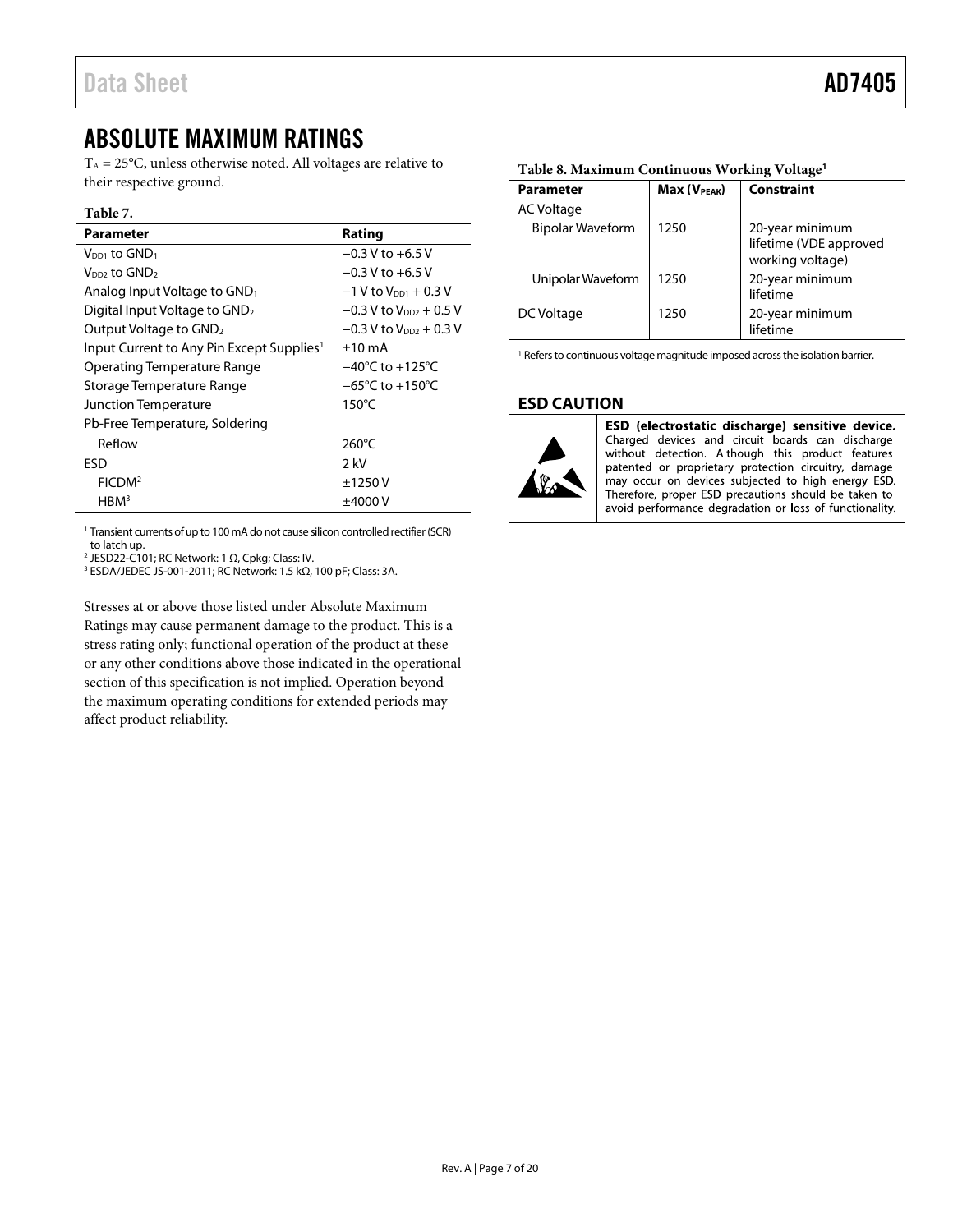# <span id="page-7-0"></span>PIN CONFIGURATION AND FUNCTION DESCRIPTIONS



#### **Table 9. Pin Function Descriptions**

| Pin No.  | <b>Mnemonic</b>     | <b>Description</b>                                                                                                                                                                                                                                                                                                         |
|----------|---------------------|----------------------------------------------------------------------------------------------------------------------------------------------------------------------------------------------------------------------------------------------------------------------------------------------------------------------------|
| 1, 7     | $V_{DD1}$           | Supply Voltage, 4.5 V to 5.5 V. This pin is the supply voltage for the isolated side of the AD7405 and is relative to<br>GND <sub>1</sub> . For device operation, connect the supply voltage to both Pin 1 and Pin 7. Decouple each supply pin to<br>$GND1$ with a 10 $\mu$ F capacitor in parallel with a 1 nF capacitor. |
| 2        | $V_{IN+}$           | Positive Analog Input.                                                                                                                                                                                                                                                                                                     |
| 3        | $V_{IN-}$           | Negative Analog Input. Normally connected to GND <sub>1</sub> .                                                                                                                                                                                                                                                            |
| 4, 8     | GND <sub>1</sub>    | Ground 1. This pin is the ground reference point for all circuitry on the isolated side.                                                                                                                                                                                                                                   |
| 5, 6, 15 | NIC.                | Not Internally Connected. Connect to V <sub>DD1</sub> , GND <sub>1</sub> , or leave floating.                                                                                                                                                                                                                              |
| 9,16     | GND <sub>2</sub>    | Ground 2. This pin is the ground reference point for all circuitry on the nonisolated side.                                                                                                                                                                                                                                |
| 10, 11   | $MDAT-$<br>$MDAT+$  | LVDS Data Outputs. The conversion data is output serially on these pins.                                                                                                                                                                                                                                                   |
| 12, 13   | MCLKIN-,<br>MCLKIN+ | LVDS Clock Inputs. Conversion results are shifted out on the rising edge of MCLKIN+.                                                                                                                                                                                                                                       |
| 14       | V <sub>DD2</sub>    | Supply Voltage, 3 V to 5.5 V. This pin is the supply voltage for the nonisolated side and is relative to GND <sub>2</sub> .<br>Decouple this supply to $GND2$ with a 100 nF capacitor.                                                                                                                                     |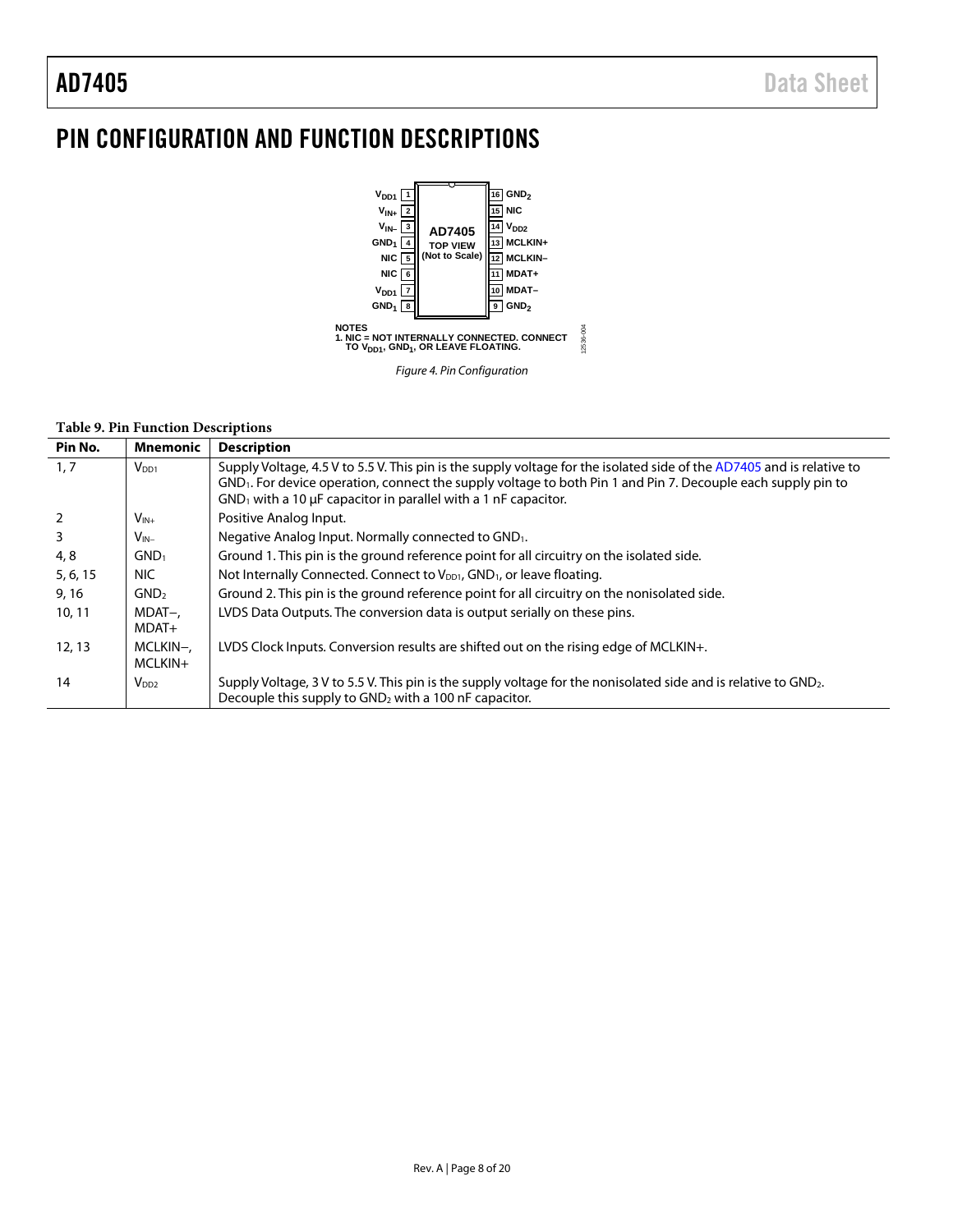12536-008

2536-008

12536-009

12536-009

12536-010

12536-010

# <span id="page-8-0"></span>TYPICAL PERFORMANCE CHARACTERISTICS

 $T_A = 25$ °C, V<sub>DD1</sub> = 5 V, V<sub>DD2</sub> = 5 V, V<sub>IN+</sub> = −250 mV to +250 mV, V<sub>IN-</sub> = 0 V, f<sub>MCLKIN</sub> = 20 MHz, using a sinc3 filter with a 256 oversampling ratio (OSR), unless otherwise noted.

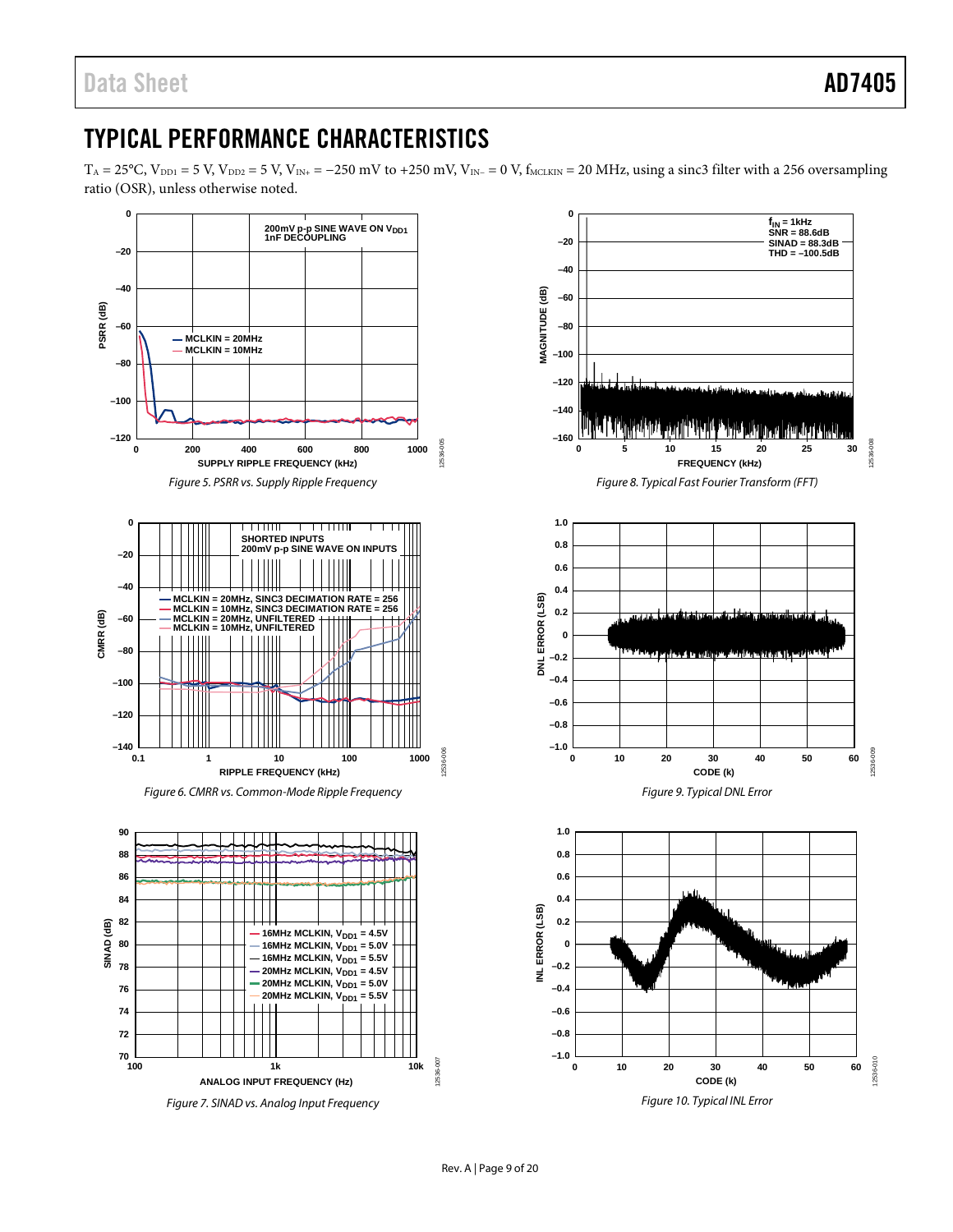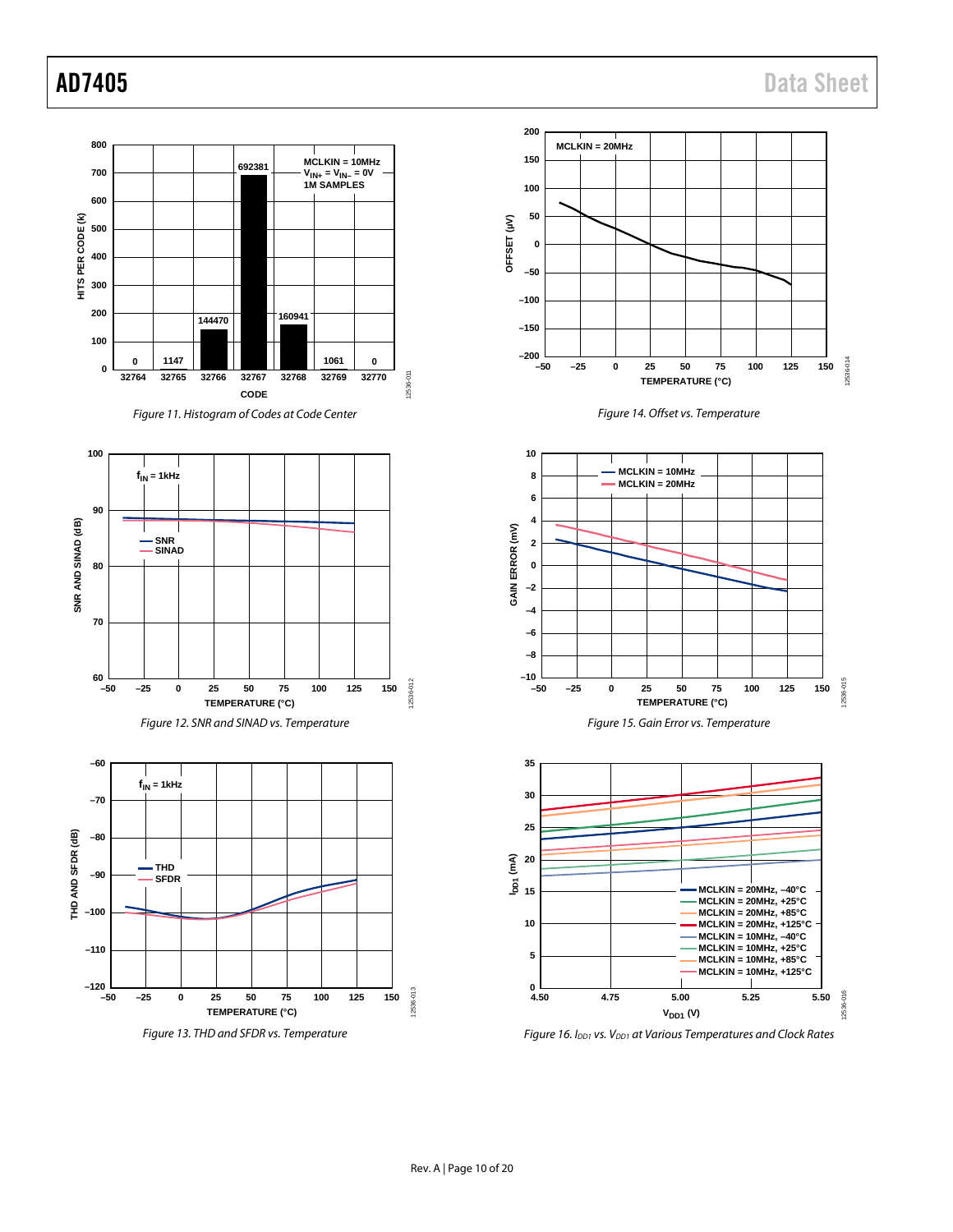

*Figure 17. IDD1 vs. VIN+ DC Input at Various Temperatures* 



*Figure 18. IDD2 vs. VDD2 at Various Temperatures and Clock Rates*



*Figure 19. IDD2 vs. VIN+ DC Input at Various Temperatures* 



*Figure 20. IIN+ vs. VIN+ DC Input at Various Clock Rates*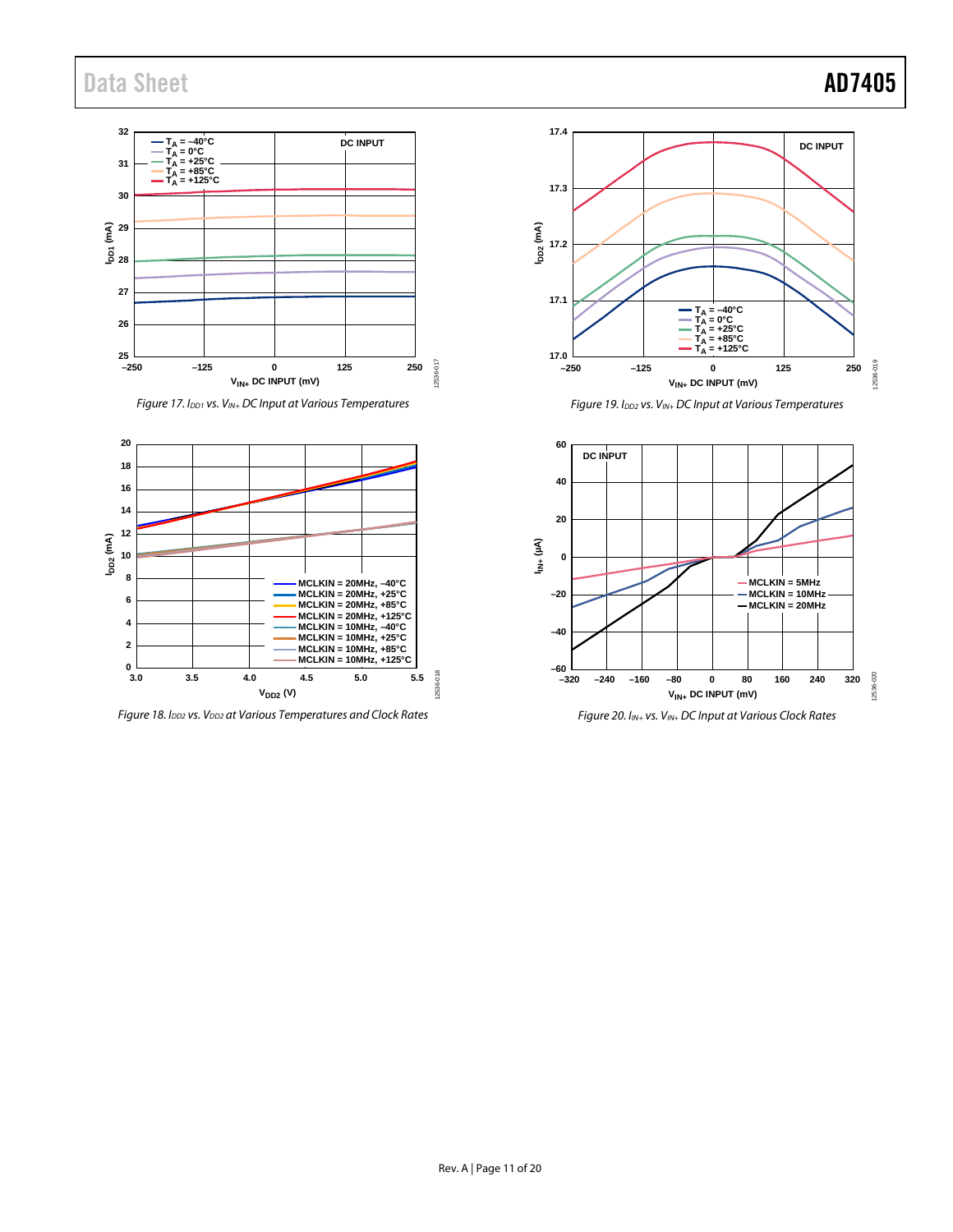# <span id="page-11-0"></span>**TERMINOLOGY**

### **Differential Nonlinearity (DNL)**

DNL is the difference between the measured and the ideal 1 LSB change between any two adjacent codes in the ADC.

### **Integral Nonlinearity (INL)**

INL is the maximum deviation from a straight line passing through the endpoints of the ADC transfer function. The endpoints of the transfer function are a specified negative full scale,  $-250$  mV (V<sub>IN+</sub> – V<sub>IN</sub>-), Code 7168 for the 16-bit level, and a specified positive full scale, +250 mV ( $V_{IN+} - V_{IN-}$ ), Code 58,368 for the 16-bit level.

#### **Offset Error**

Offset error is the deviation of the midscale code (32,768 for the 16-bit level) from the ideal V<sub>IN+</sub> – V<sub>IN</sub>− (that is, 0 V).

#### **Gain Error**

The gain error includes both positive full-scale gain error and negative full-scale gain error. Positive full-scale gain error is the deviation of the specified positive full-scale code (58,368 for the 16-bit level) from the ideal V<sub>IN+</sub> – V<sub>IN</sub>− (250 mV) after the offset error is adjusted out. Negative full-scale gain error is the deviation of the specified negative full-scale code (7168 for the 16-bit level) from the ideal V<sub>IN+</sub>  $-$  V<sub>IN</sub>− ( $-250$  mV) after the offset error is adjusted out.

#### **Signal-to-Noise-and-Distortion Ratio (SINAD)**

SINAD is the measured ratio of signal-to-noise-and-distortion at the output of the ADC. The signal is the rms value of the sine wave, and noise is the rms sum of all nonfundamental signals up to half the sampling frequency  $(f<sub>s</sub>/2)$ , including harmonics, but excluding dc.

#### **Signal-to-Noise Ratio (SNR)**

SNR is the measured signal-to-noise ratio at the output of the ADC. The signal is the rms amplitude of the fundamental. Noise is the sum of all nonfundamental signals up to half the sampling frequency  $(f_s/2)$ , excluding dc.

The ratio is dependent on the number of quantization levels in the digitization process: the greater the number of levels, the smaller the quantization noise. The theoretical SNR for an ideal N-bit converter with a sine wave input is given by

*Signal-to-Noise Ratio = (*6.02*N +* 1.76*)* dB

Therefore, for a 12-bit converter, the SNR is 74 dB.

#### **Isolation Transient Immunity**

The isolation transient immunity specifies the rate of rise and fall of a transient pulse applied across the isolation boundary, beyond which clock or data is corrupted. The [AD7405](http://www.analog.com/AD7405?doc=AD7405.pdf) was tested using a transient pulse frequency of 100 kHz.

#### **Total Harmonic Distortion (THD)**

THD is the ratio of the rms sum of harmonics to the fundamental. For the [AD7405,](http://www.analog.com/AD7405?doc=AD7405.pdf) it is defined as

$$
THD(dB) = 20 \log \frac{\sqrt{V_2^2 + V_3^2 + V_4^2 + V_5^2 + V_6^2}}{V_1}
$$

where:

*V1* is the rms amplitude of the fundamental.

*V2*, *V3*, *V4*, *V5,* and *V6* are the rms amplitudes of the second through the sixth harmonics.

#### **Peak Harmonic or Spurious Noise**

Peak harmonic or spurious noise is defined as the ratio of the rms value of the next largest component in the ADC output spectrum (up to  $f_s/2$ , excluding dc) to the rms value of the fundamental. Normally, the value of this specification is determined by the largest harmonic in the spectrum, but for ADCs where the harmonics are buried in the noise floor, it is a noise peak.

## **Effective Number of Bits (ENOB)**

ENOB is defined by

*ENOB* = (*SINAD* − 1.76)/6.02 bits

#### **Noise Free Code Resolution**

Noise free code resolution represents the resolution in bits for which there is no code flicker. The noise free code resolution for an N-bit converter is defined as

*Noise Free Code Resolution (Bits)* =  $log_2(2^N/Peak-to-Peak Noise)$ 

The peak-to-peak noise in LSBs is measured with  $V_{IN^+} = V_{IN^-} = 0$  V.

#### **Common-Mode Rejection Ratio (CMRR)**

CMRR is defined as the ratio of the power in the ADC output at ±250 mV frequency, f, to the power of a +250 mV peak-to-peak sine wave applied to the common-mode voltage of  $V_{IN+}$  and  $V_{IN-}$ of frequency, fs, as

 $CMRR$  (dB) = 10  $log(Pf/Pf<sub>S</sub>)$ 

where:

*Pf* is the power at frequency, f, in the ADC output. *Pfs* is the power at frequency, fs, in the ADC output.

#### **Power Supply Rejection Ratio (PSRR)**

Variations in power supply affect the full-scale transition but not the linearity of the converter. PSRR is the maximum change in the specified full-scale (±250 mV) transition point due to a change in power supply voltage from the nominal value.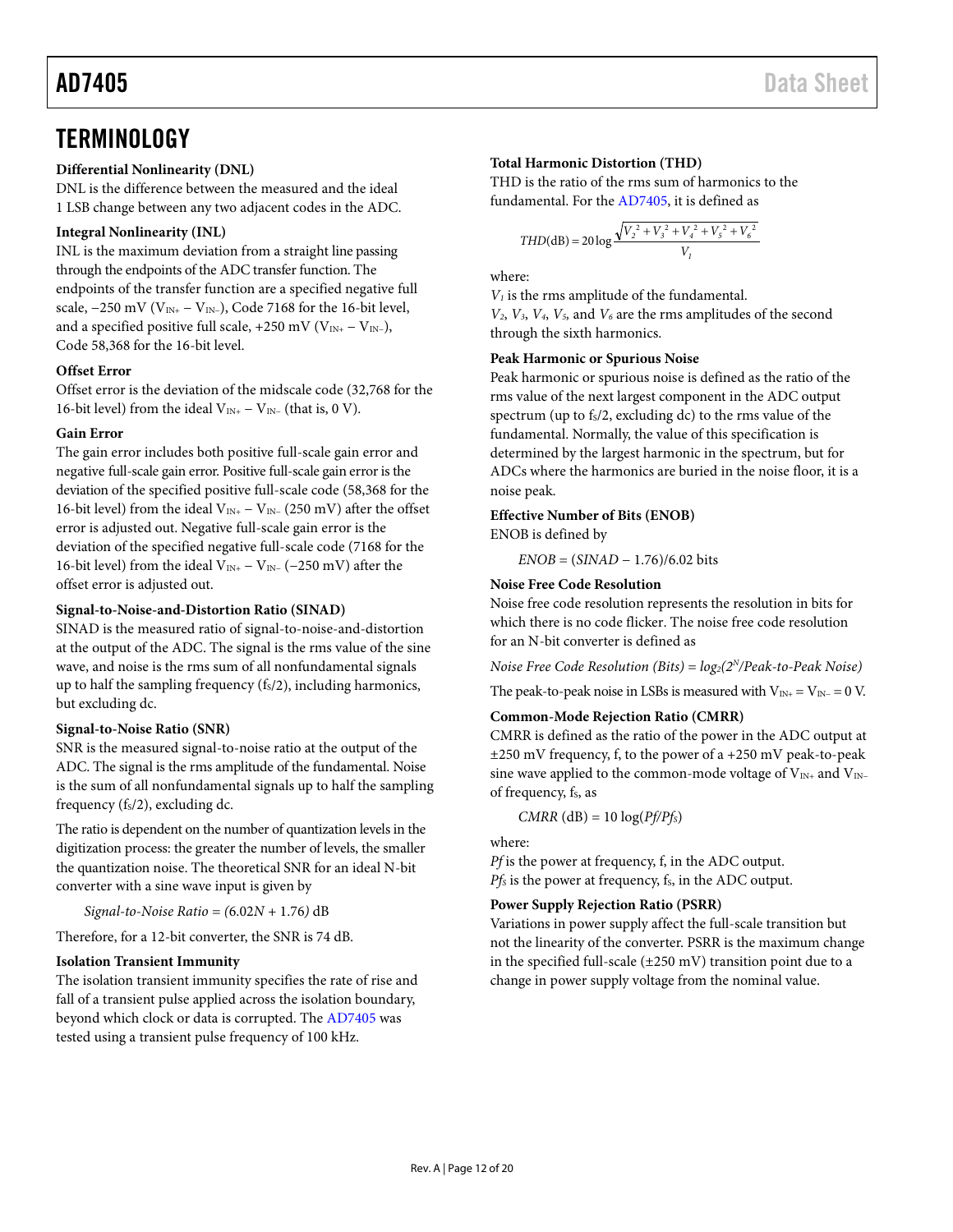# <span id="page-12-0"></span>THEORY OF OPERATION

## <span id="page-12-1"></span>**CIRCUIT INFORMATION**

The [AD7405](http://www.analog.com/AD7405?doc=AD7405.pdf) isolated  $\Sigma$ - $\Delta$  modulator converts an analog input signal into a high speed (20 MHz maximum), single-bit data stream; the time average single-bit data from the modulator is directly proportional to the input signal. [Figure 21](#page-12-3) shows a typical application circuit where th[e AD7405](http://www.analog.com/AD7405?doc=AD7405.pdf) is used to provide isolation between the analog input, a current sensing resistor or shunt, and the digital output, which is then processed by a digital filter to provide an N-bit word.

## <span id="page-12-2"></span>**ANALOG INPUT**

The differential analog input of th[e AD7405](http://www.analog.com/AD7405?doc=AD7405.pdf) is implemented with a switched capacitor circuit. This circuit implements a second-order modulator stage that digitizes the input signal into a single-bit output stream. The sample clock (MCLKIN) provides the clock signal for the conversion process as well as the output data framing clock. This clock source is external on the [AD7405.](http://www.analog.com/AD7405?doc=AD7405.pdf) The analog input signal is continuously sampled by the modulator and compared to an internal voltage reference. A digital stream that accurately represents the analog input over time appears at the output of the converter (see [Figure 22\)](#page-12-4).

A differential input signal of 0 V ideally results in a differential stream of alternating 1s and 0s at the MDAT± output pins. This output is high 50% of the time and low 50% of the time. A differential input of 250 mV produces a stream of 1s and 0s that are high 89.06% of the time. A differential input of −250 mV produces a stream of 1s and 0s that are high 10.94% of the time.

A differential input of 320 mV ideally results in a stream of all 1s. A differential input of −320 mV ideally results in a stream of all 0s. The absolute full-scale range is ±320 mV, and the specified full-scale performance range is ±250 mV, as shown i[n Table 10.](#page-12-5)

#### <span id="page-12-5"></span>**Table 10. Analog Input Range**

| <b>Analog Input</b>                  | <b>Voltage Input (mV)</b> |
|--------------------------------------|---------------------------|
| Positive Full-Scale Value            | $+320$                    |
| Positive Specified Performance Input | $+250$                    |
| Zero                                 | 0                         |
| Negative Specified Performance Input | $-250$                    |
| Negative Full-Scale Value            | $-320$                    |



<span id="page-12-4"></span><span id="page-12-3"></span>

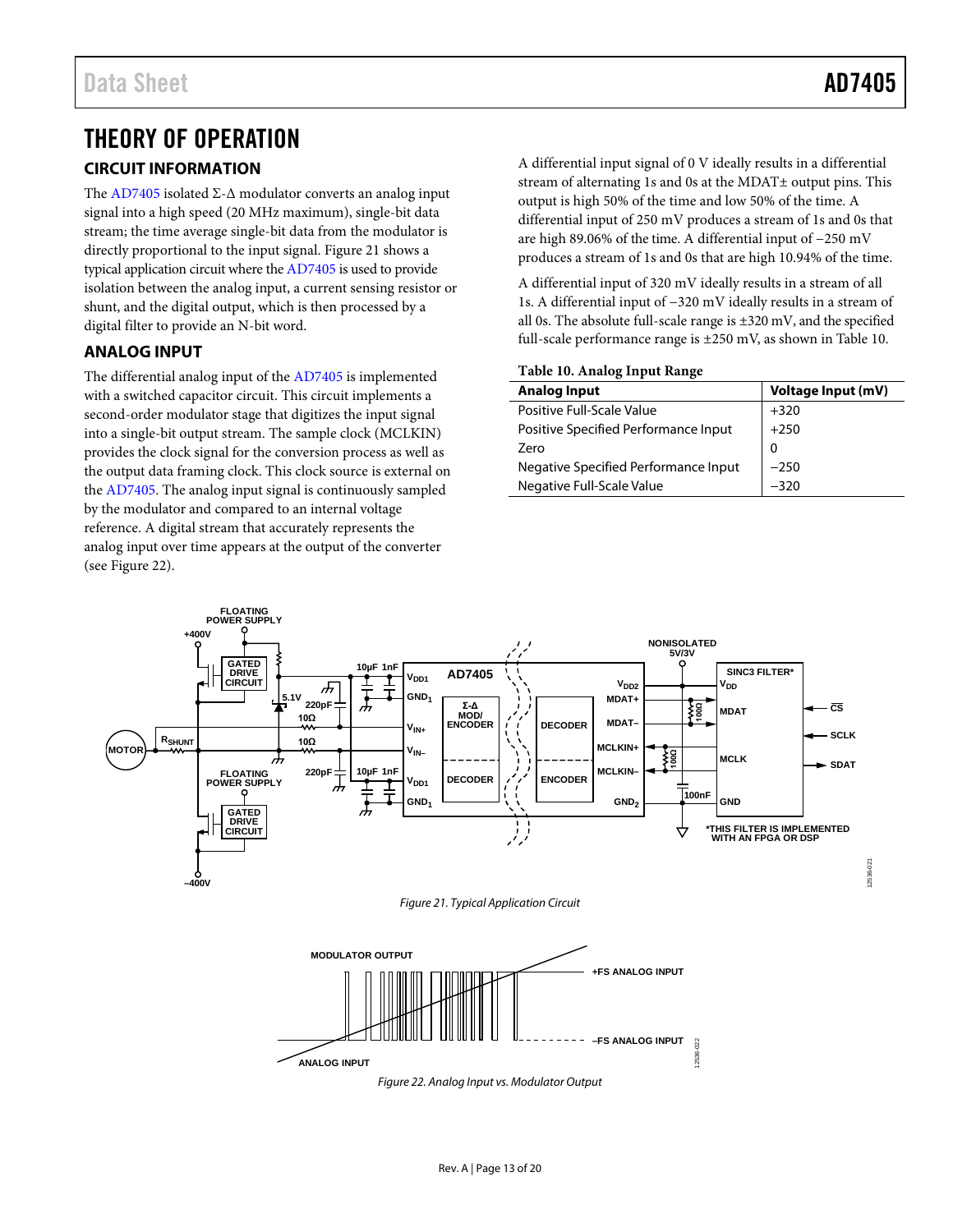To reconstruct the original information, this output must be digitally filtered and decimated. A sinc3 filter is recommended because it is one order higher than that of th[e AD7405](http://www.analog.com/AD7405?doc=AD7405.pdf) modulator, which is a second-order modulator. If a 256 decimation rate is used, the resulting 16-bit word rate is 78.1 kSPS, assuming a 20 MHz external clock frequency. See th[e Digital Filter](#page-15-1) section for more detailed information on the sinc filter implementation. [Figure 23](#page-13-2) shows the transfer function of the [AD7405](http://www.analog.com/AD7405?doc=AD7405.pdf) relative to the 16-bit output.



*Figure 23. Filtered and Decimated 16-Bit Transfer Function* 

### <span id="page-13-2"></span><span id="page-13-0"></span>**DIFFERENTIAL INPUTS**

The analog input to the modulator is a switched capacitor design. The analog signal is converted into charge by highly linear sampling capacitors. A simplified equivalent circuit diagram of the analog input is shown i[n Figure 24.](#page-13-3) A signal source driving the analog input must provide the charge onto the sampling capacitors every half MCLKIN cycle and settle to the required accuracy within the next half cycle.



<span id="page-13-3"></span>Because the [AD7405](http://www.analog.com/AD7405?doc=AD7405.pdf) samples the differential voltage across its analog inputs, an input circuit provides low common-mode noise at each input attaining low noise performance.

### <span id="page-13-1"></span>**LOW VOLTAGE DIFFERENTIAL SIGNALING (LVDS) INTERFACE**

The [AD7405](http://www.analog.com/AD7405?doc=AD7405.pdf) uses an LVDS interface for both the clock input and the modulator output. The benefits of using LVDS in this case helps to make the interface between the modulator and the controller more robust and less susceptible to electromagnetic interference (EMI) from the surroundings. LVDS also helps to reduce the EMI emissions associated with high speed digital signaling. LVDS signals are treated like transmission lines and must be resistively terminated. The value of the differential terminating resistor is typically 100  $Ω$ . Place the terminating resistor as close to the receiver as possible.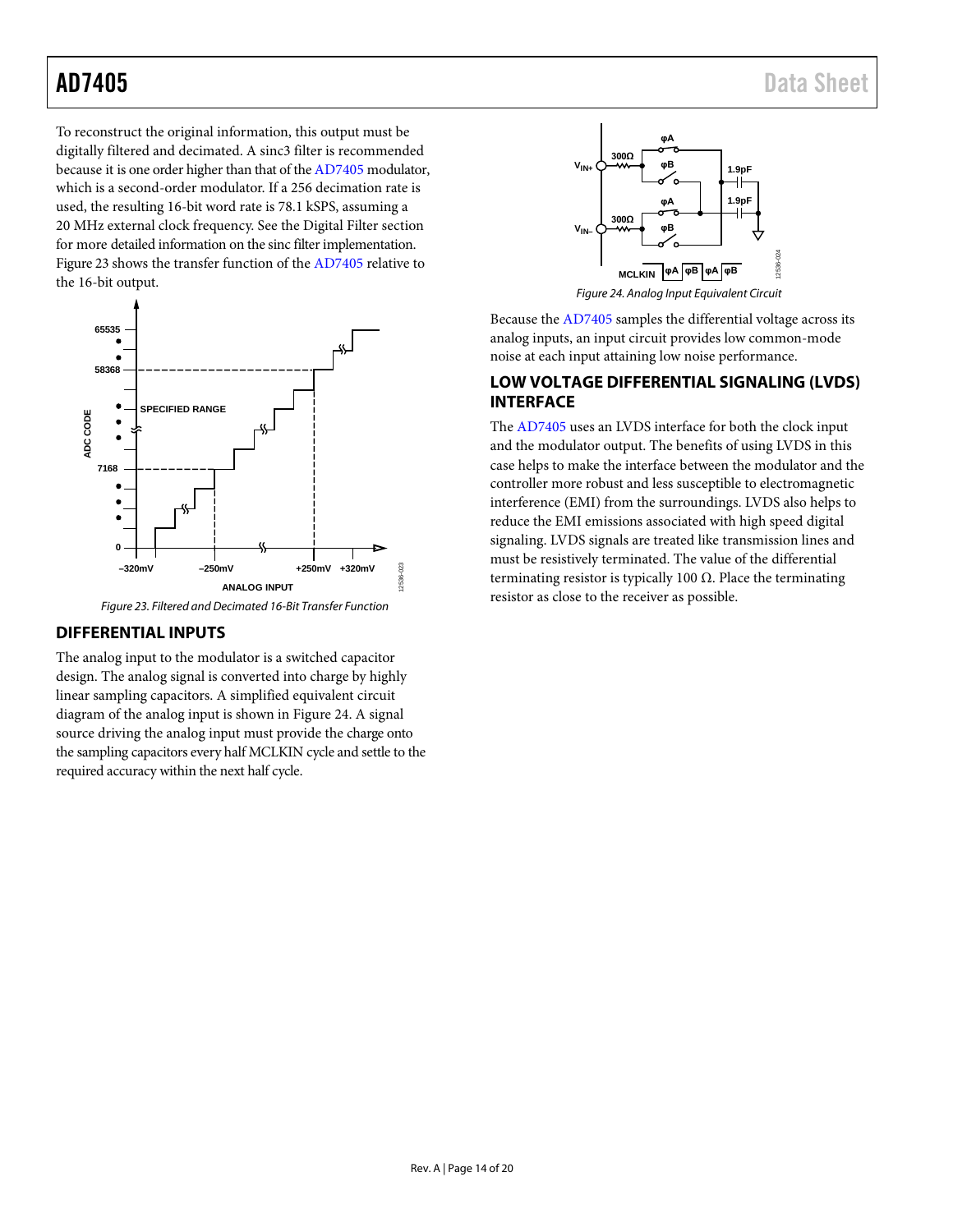# <span id="page-14-1"></span><span id="page-14-0"></span>APPLICATIONS INFORMATION **CURRENT SENSING APPLICATIONS**

The [AD7405](http://www.analog.com/AD7405?doc=AD7405.pdf) is ideally suited for current sensing applications where the voltage across a shunt resistor (RSHUNT) is monitored. The load current flowing through an external shunt resistor produces a voltage at the input terminals of the [AD7405.](http://www.analog.com/AD7405?doc=AD7405.pdf) The [AD7405](http://www.analog.com/AD7405?doc=AD7405.pdf) provides isolation between the analog input from the current sensing resistor and the digital outputs. By selecting the appropriate shunt resistor value, a variety of current ranges can be monitored.

### **Choosing RSHUNT**

The shunt resistor (RSHUNT) values used in conjunction with the [AD7405](http://www.analog.com/AD7405?doc=AD7405.pdf) are determined by the specific application requirements in terms of voltage, current, and power. Small resistors minimize power dissipation, whereas low inductance resistors prevent any induced voltage spikes, and good tolerance devices reduce current variations. The final values chosen are a compromise between low power dissipation and accuracy. Higher value resistors use the full performance input range of the ADC, thus achieving maximum SNR performance. Low value resistors dissipate less power but do not use the full performance input range. Th[e AD7405,](http://www.analog.com/AD7405?doc=AD7405.pdf) however, delivers excellent performance, even with lower input signal levels, allowing low value shunt resistors to be used while maintaining system performance.

To choose a suitable shunt resistor, first determine the current through the shunt. The shunt current for a 3-phase induction motor can be expressed as

$$
I_{RMS} = \frac{P_W}{1.73 \times V \times EF \times PF}
$$

where:

*IRMS* is the motor phase current (A rms). *PW* is the motor power (Watts). *V* is the motor supply voltage (V ac). *EF* is the motor efficiency (%). *PF* is the power efficiency (%).

To determine the shunt peak sense current, ISENSE, consider the motor phase current and any overload that may be possible in the system. When the peak sense current is known, divide the voltage range of the  $AD7405$  ( $\pm 250$  mV) by the peak sense current to yield a maximum shunt value.

If the power dissipation in the shunt resistor is too large, the shunt resistor can be reduced and less of the ADC input range can be used[. Figure 25](#page-14-3) shows the SINAD performance characteristics and the ENOB of resolution for th[e AD7405](http://www.analog.com/AD7405?doc=AD7405.pdf) for different input signal amplitudes[. Figure 26](#page-14-4) shows the rms noise performance for dc input signal amplitudes. Th[e AD7405](http://www.analog.com/AD7405?doc=AD7405.pdf) performance at lower input signal ranges allows smaller shunt values to be used while still maintaining a high level of performance and overall system efficiency.

<span id="page-14-3"></span>

*Figure 26. RMS Noise vs. VIN+ DC Input Signal Amplitude*

<span id="page-14-4"></span>RSHUNT must be able to dissipate the I2R power losses. If the power dissipation rating of the resistor is exceeded, its value may drift or the resistor may be damaged, resulting in an open circuit. This open circuit can result in a differential voltage across the terminals of th[e AD7405,](http://www.analog.com/AD7405?doc=AD7405.pdf) in excess of the absolute maximum ratings. If ISENSE has a large, high frequency component, choose a resistor with low inductance.

## <span id="page-14-2"></span>**VOLTAGE SENSING APPLICATIONS**

The [AD7405](http://www.analog.com/AD7405?doc=AD7405.pdf) can also be used for isolated voltage monitoring. For example, in motor control applications, it can be used to sense the bus voltage. In applications where the voltage being monitored exceeds the specified analog input range of the [AD7405,](http://www.analog.com/AD7405?doc=AD7405.pdf) a voltage divider network can be used to reduce the voltage being monitored to the required range.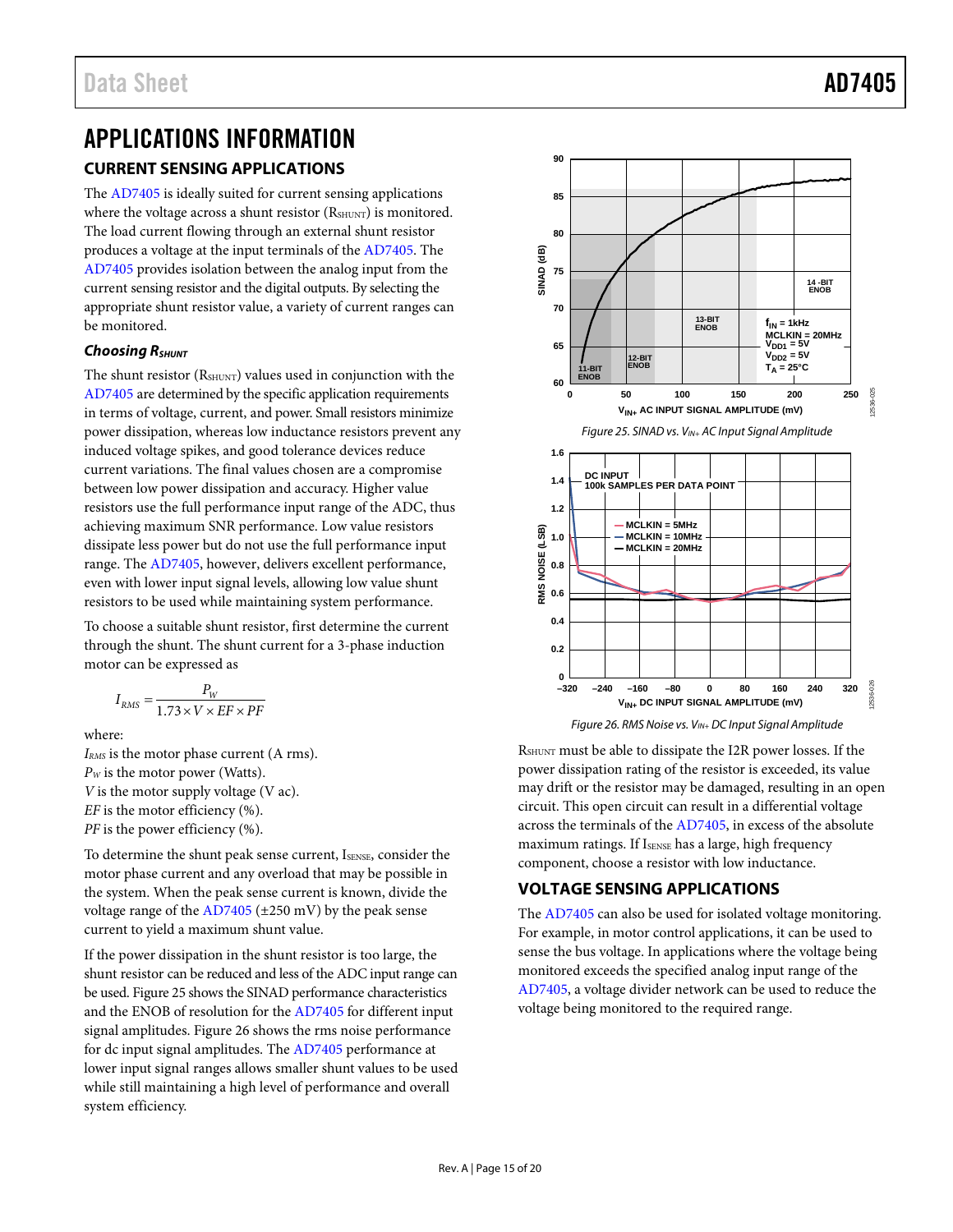### <span id="page-15-0"></span>**INPUT FILTER**

In a typical application, where voltage is being measured across a shunt resistor, connect the [AD7405](http://www.analog.com/AD7405?doc=AD7405.pdf) directly across the shunt resistor with a simple RC low-pass filter on each input.

The recommended circuit configuration for driving the differential inputs to achieve best performance is shown in [Figure](#page-15-2) 27. An RC low-pass filter is placed on both the analog input pins. Recommended values for the resistors and capacitors are 10  $\Omega$  and 220 pF, respectively. If possible, equalize the source impedance on each analog input to minimize offset.



*Figure 27. RC Low-Pass Filter Input Network*

<span id="page-15-2"></span>The input filter configuration for the [AD7405](http://www.analog.com/AD7405?doc=AD7405.pdf) is not limited to the low-pass structure shown in [Figure](#page-15-2) 27. The differential RC filter configuration shown i[n Figure](#page-15-3) 28 also achieves excellent performance. Recommended values for the resistors and capacitor are 22  $\Omega$  and 47 pF, respectively.



*Figure 28. Differential RC Filter Input Network*

<span id="page-15-3"></span>[Figure 29](#page-15-4) compares the typical performance for the input filter structures outlined in [Figure](#page-15-2) 27 an[d Figure](#page-15-3) 28 for different resistor and capacitor values.



<span id="page-15-4"></span>*Figure 29. SNR vs. Decimation Rate for Different Filter Structuresfor Different Resistor and Capacitor Values*

### <span id="page-15-1"></span>**DIGITAL FILTER**

The output of th[e AD7405](http://www.analog.com/AD7405?doc=AD7405.pdf) is a continuous LVDS digital bit stream. To reconstruct the original input signal information, this output bit stream needs to be digitally filtered and decimated. A sinc filter is recommended due to its simplicity. A sinc3 filter is recommended because it is one order higher than that of the [AD7405](http://www.analog.com/AD7405?doc=AD7405.pdf) modulator, which is a second-order modulator. The type of filter selected, the decimation rate, and the modulator clock used determines the overall system resolution and throughput rate. The higher the decimation rate, the greater the system accuracy, as illustrated i[n Figure 30.](#page-15-5) However, there is a trade-off between accuracy and throughput rate and, therefore, higher decimation rates result in lower throughput solutions. Note that for a given bandwidth requirement, a higher MCLKIN frequency can allow higher decimation rates to be used, resulting in higher SNR performance.



*Figure 30. SNR vs. Decimation Rate for Different Sinc Filter Orders*

<span id="page-15-5"></span>A sinc3 filter is recommended for use with th[e AD7405.](http://www.analog.com/AD7405?doc=AD7405.pdf) This filter can be implemented on a field programmable gate array (FPGA) or a digital signal processor (DSP).

Equation 1 describes the transfer function of a sinc filter.

$$
H(z) = \left(\frac{1}{DR} \frac{\left(1 - Z^{-DR}\right)}{\left(1 - Z^{-1}\right)}\right)^N
$$
 (1)

where *DR* is the decimation rate and *N* is the sinc filter order.

The throughput rate of the sinc filter is determined by the modulator clock and the decimation rate selected.

$$
Throughput = \frac{MCLK}{DR}
$$
 (2)

where *MCLK* is the modulator clock frequency

As the decimation rate increases, the data output size from the sinc filter increases. The output data size is expressed in Equation 3. The 16 most significant bits are used to return a 16-bit result.

$$
Data size = N \times \log_2 DR \tag{3}
$$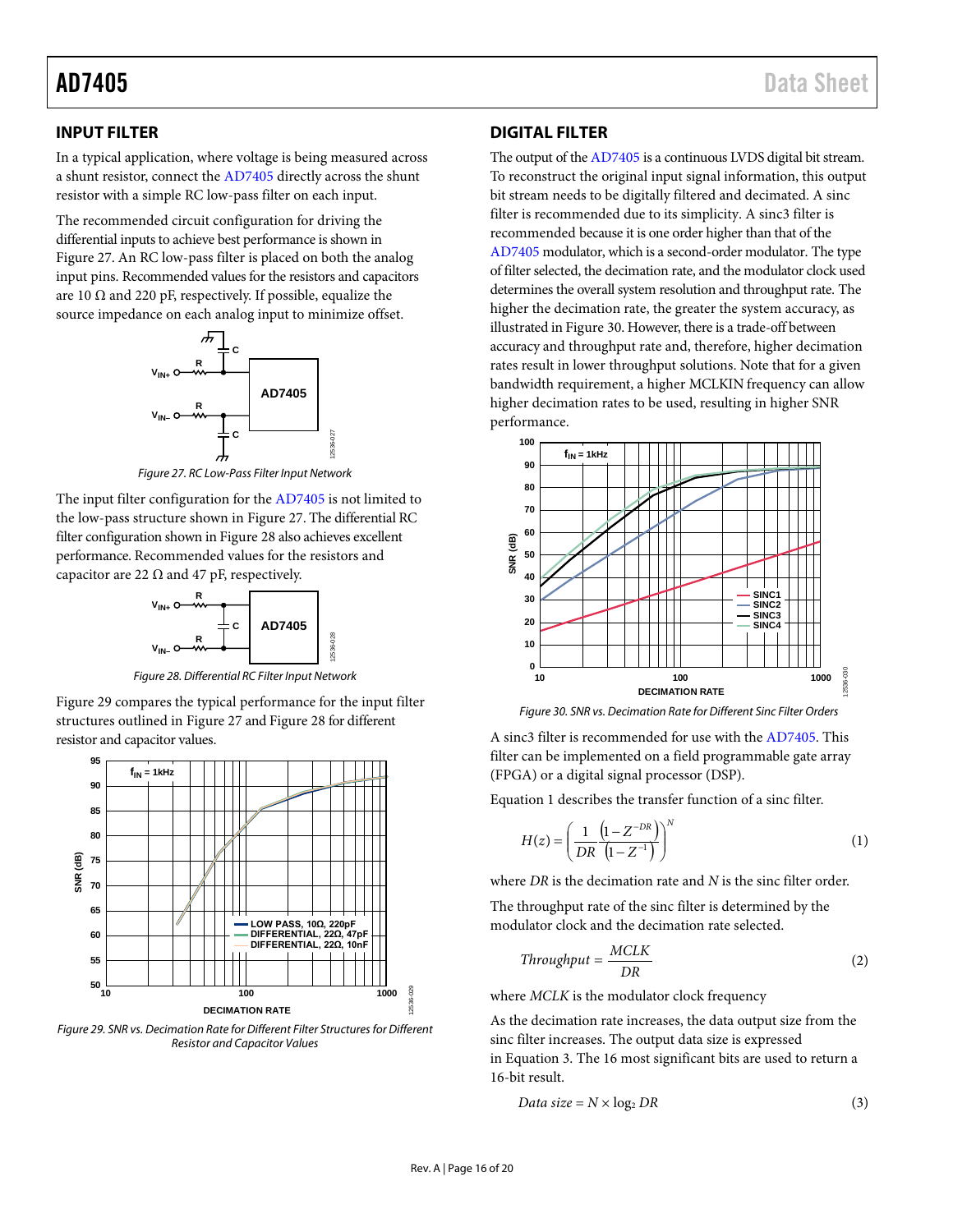# Data Sheet **AD7405**

For a sinc3 filter, the −3 dB filter response point can be derived from the filter transfer function, Equation 1, and is 0.262 times the throughput rate. The filter characteristics for a third-order sinc3 filter are summarized i[n Table 11.](#page-16-0) 

<span id="page-16-0"></span>

|  |  | Table 11. Sinc3 Filter Characteristics for 20 MHz MCLKIN |  |  |
|--|--|----------------------------------------------------------|--|--|
|--|--|----------------------------------------------------------|--|--|

| <b>Decimation</b><br><b>Ratio (DR)</b> | <b>Throughput</b><br>Rate (kHz) | <b>Output Data</b><br>Size (Bits) | <b>Filter</b><br>Response (kHz) |
|----------------------------------------|---------------------------------|-----------------------------------|---------------------------------|
| 32                                     | 625                             | 15                                | 163.7                           |
| 64                                     | 312.5                           | 18                                | 81.8                            |
| 128                                    | 156.2                           | 21                                | 40.9                            |
| 256                                    | 78.1                            | 24                                | 20.4                            |
| 512                                    | 39.1                            | 27                                | 10.2                            |

The following Verilog code provides an example of a sinc3 filter implementation on a Xilinx® Spartan®-6 FPGA. Note that the data is read on the positive clock edge. It is recommended to read in the data on the positive clock edge. The code is configurable to accommodate decimation rates from 32 to 4096.

```
module dec256sinc24b
```

```
(input mclk1, /* used to clk filter */ 
input reset, /* used to reset filter */ 
input mdata1, /* input data to be filtered 
*/ 
output reg [15:0] DATA, /* filtered output 
*/ 
output reg data_en, 
input [15:0] dec_rate 
);
```

```
/* Data is read on positive clk edge */
```
reg [36:0] ip\_data1; reg [36:0] acc1; reg [36:0] acc2; reg [36:0] acc3; reg [36:0] acc3\_d2; reg [36:0] diff1; reg [36:0] diff2; reg [36:0] diff3; reg  $[36:0]$  diffl d; reg [36:0] diff2\_d; reg [15:0] word\_count; reg word\_clk; reg enable; /\*Perform the Sinc action\*/ always @ (mdata1) if(mdata1==0)  $ip\_data1 \leq 37'd0;$ /\* change 0 to a -1 for twos complement \*/ else ip\_data1 <= 37'd1;

/\*Accumulator (Integrator) Perform the accumulation (IIR) at the speed of the modulator.

Z = one sample delay MCLKOUT = modulators conversion bit rate \*/ **MCLKIN ACC1+ ACC2+ ACC3+ IP\_DATA1** 12536-031 **Z Z Z** 2536-03 **+ + +** *Figure 31. Accumulator*  always @ (negedge mclk1, posedge reset) begin if (reset) begin /\* initialize acc registers on reset \*/  $acc1$  <= 37'd0;  $acc2 \leq 37'd0;$  $acc3 \leq 37'd0;$ end else begin /\*perform accumulation process \*/  $acc1 \leq acc1 + ip_data1$ ;  $acc2 \leq acc2 + acc1$ ;  $acc3 \leq acc3 + acc2$ ; end end /\*decimation stage (MCLKOUT/WORD\_CLK) \*/ always @ (posedge mclk1, posedge reset) begin if (reset)  $word_count \leq 16' d0;$ else begin if ( word\_count == dec\_rate - 1 ) word count  $\leq 16'd0$ ; else word\_count <= word\_count + 16'b1; end end always @ ( posedge mclk1, posedge reset ) begin if ( reset )  $word_clk \leq 1'b0;$ else begin if ( word\_count == dec\_rate/2 - 1 ) word\_clk <= 1'b1; else if ( word\_count == dec rate  $- 1$  ) word $clk$  <=  $1'bb$ ; end end /\*Differentiator (including decimation stage) Perform the differentiation stage (FIR) at a

lower speed.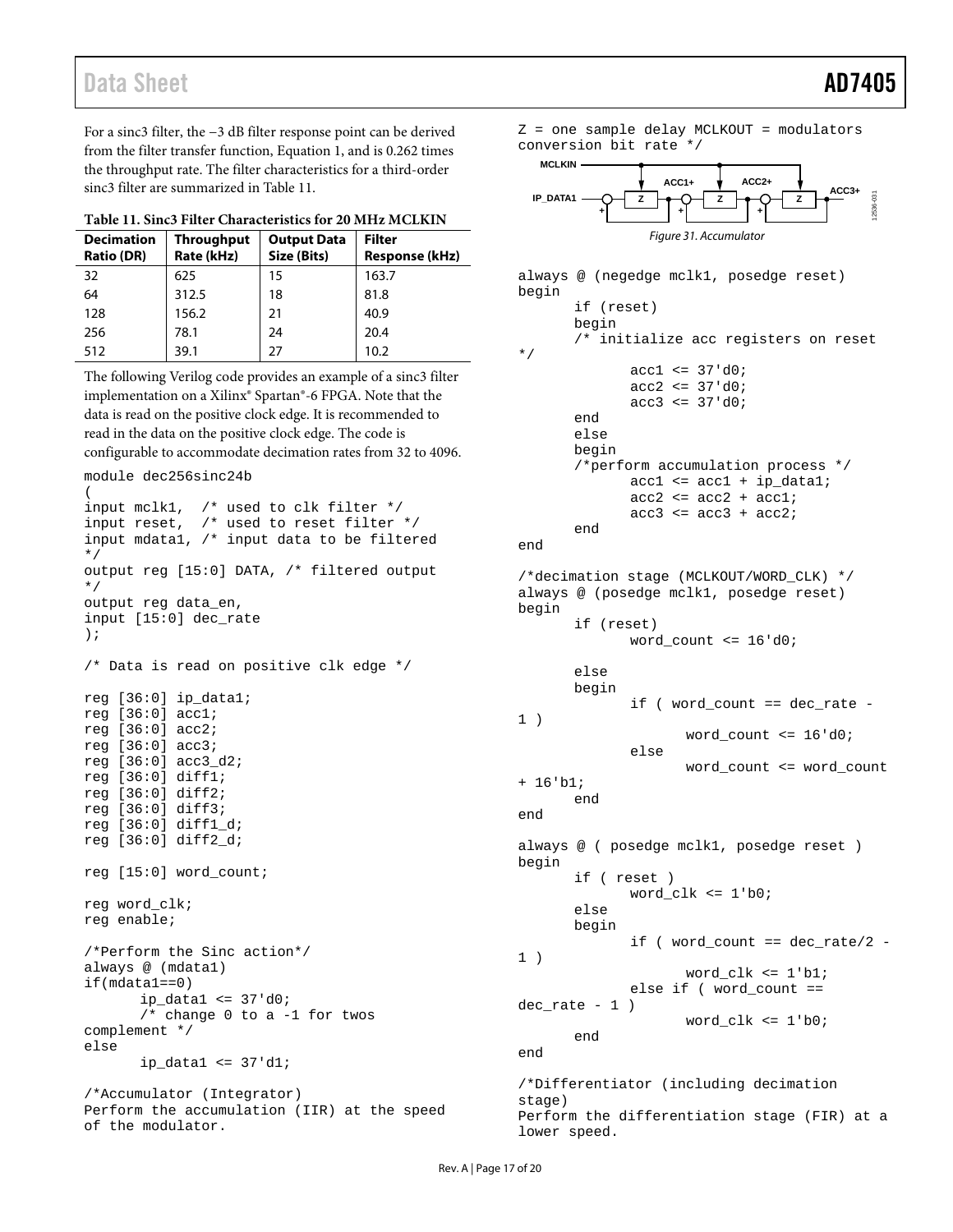# AD7405 Data Sheet

Z = one sample delay WORD\_CLK = output word rate \*/ DIFF1  $+$  **DIFF2**  $+$  **DIFF3 DIFF2 + + ACC3 – – – – Z–1 Z–1 Z–1** 2536-032 12536-032 **WORD\_CLK** *Figure 32. Differentiator* always @ (posedge word\_clk, posedge reset) begin if(reset) begin  $acc3_d2 \leq 37'd0;$ diff $1_d \leq 37'd0;$ diff $2_d \leq 37'd0$ ; diff1 <= 37'd0; diff $2 \leq 37'$ d $0$ ;  $diff3 \leq 37'd0;$ end else begin diff $1 \leq ac \leq 3 - acc \leq d2$ ;  $diff2 \leq diff1 - diff1/di$  $diff3 \le diff2 - diff2 - diff2$ acc3  $d2 \leq acc3$ ;  $diff1_d \leq diff1;$ diff $2_d$  <= diff $2$ ; end end /\* Clock the Sinc output into an output register WORD\_CLK = output word rate \*/ **WORD\_CLK** 12536-033 **DIFF3 DATA** 253 *Figure 33. Clocking Sinc3 Output into an Output Register* always @ ( posedge word\_clk ) begin case ( dec\_rate ) 16'd32:begin  $DATA \leq (diff3[15:0] ==$ 16'h8000) ? 16'hFFFF : {diff3[14:0], 1'b0}; end 16'd64:begin  $DATA \leq (diff3[18:2] ==$ 17'h10000) ? 16'hFFFF : diff3[17:2]; end 16'd128:begin  $DATA \leq (diff3[21:5] ==$ 17'h10000) ? 16'hFFFF : diff3[20:5]; end

```
16'd256:begin 
                     DATA <= (diff3[24:8] == 
17'h10000) ? 16'hFFFF : diff3[23:8]; 
              end 
              16'd512:begin 
                     DATA \leq (diff3[27:11] ==17'h10000) ? 16'hFFFF : diff3[26:11]; 
              end 
              16'd1024:begin 
                     DATA <= (diff3[30:14] == 
17'h10000) ? 16'hFFFF : diff3[29:14]; 
              end 
              16'd2048:begin 
                     DATA <= (diff3[33:17] == 
17'h10000) ? 16'hFFFF : diff3[32:17]; 
              end 
              16'd4096:begin 
                     DATA \leq (diff3[36:20] ==17'h10000) ? 16'hFFFF : diff3[35:20]; 
              end 
              default:begin 
                     DATA <= (diff3[24:8] == 
17'h10000) ? 16'hFFFF : diff3[23:8]; 
              end 
       endcase 
end
/* Synchronize Data Output*/
always@ ( posedge mclk1, posedge reset ) 
begin 
       if ( reset ) 
       begin 
              data en \leq 1'b0;enable <= 1'b1; 
       end 
       else 
       begin 
              if ( (word_count == dec_rate/2 
-1) & \& enable )begin 
                     data_en <= 1'b1;
                     enable \leq 1'b0;
              end 
              else if ( (word_count == 
dec_rate - 1) & \simenable )
              begin
                     data_en <= 1'b0;
                     enable <= 1'b1; 
              end 
              else 
                     data_en <= 1'b0; 
       end
end 
endmodule
```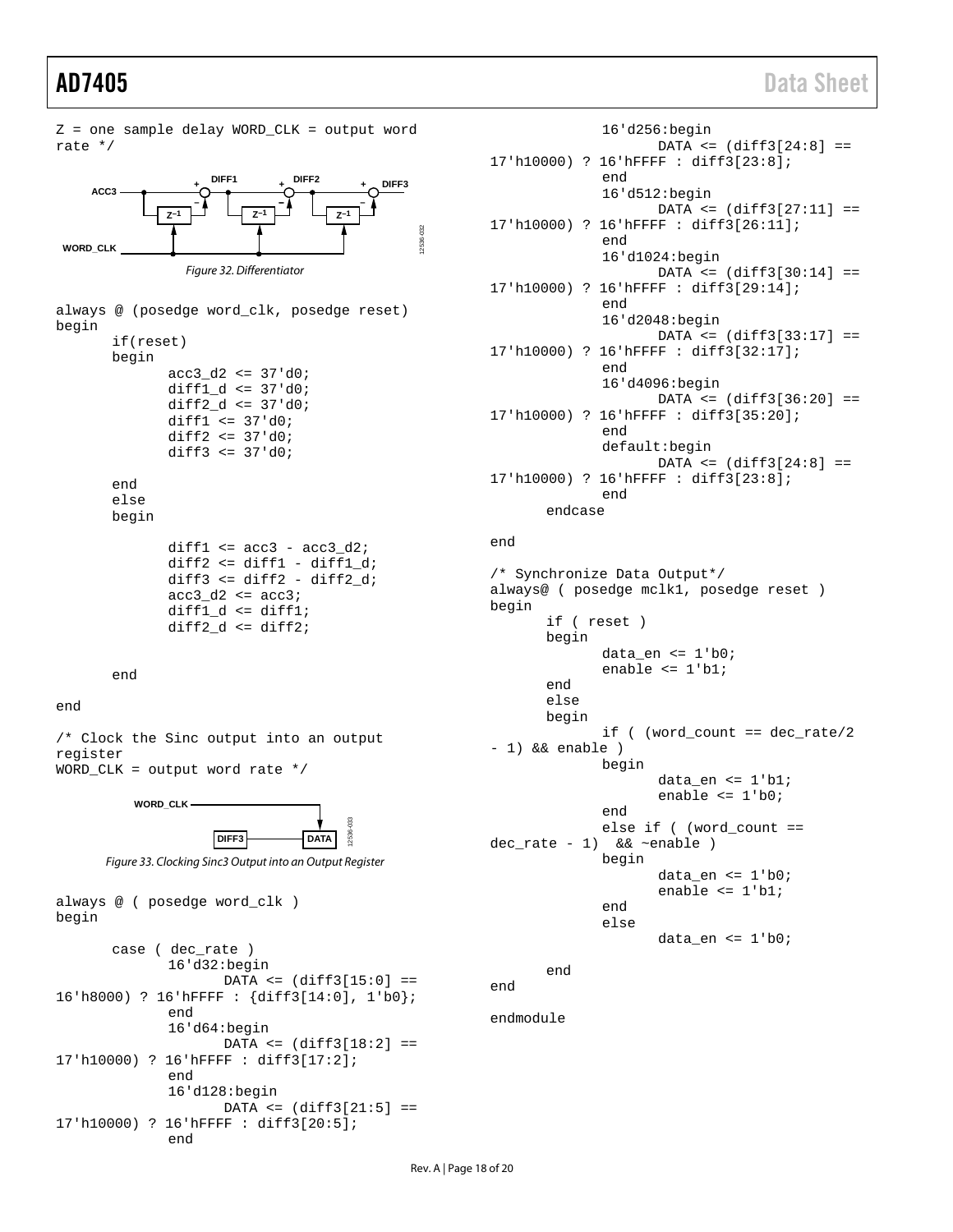### <span id="page-18-0"></span>**GROUNDING AND LAYOUT**

It is recommended to decouple the V<sub>DD1</sub> supply with a 10  $\mu$ F capacitor in parallel with a 1 nF capacitor to GND<sub>1</sub>. Decouple Pin 1 and Pin 7 individually. Decouple the V<sub>DD2</sub> supply with a 100 nF value to GND2. In applications involving high commonmode transients, minimize board coupling across the isolation barrier. Furthermore, design the board layout so that any coupling that occurs equally affects all pins on a given component side. Failure to ensure equal coupling can cause voltage differentials between pins to exceed the absolute maximum ratings of the device, thereby leading to latch-up or permanent damage. Place any decoupling used as close to the supply pins as possible.

Minimize series resistance in the analog inputs to avoid any distortion effects, especially at high temperatures. If possible, equalize the source impedance on each analog input to minimize offset. To reduce offset drift, check for mismatch and thermocouple effects on the analog input printed circuit board (PCB) tracks.

### <span id="page-18-1"></span>**INSULATION LIFETIME**

All insulation structures eventually break down when subjected to voltage stress over a sufficiently long period. The rate of insulation degradation is dependent on the characteristics of the voltage waveform applied across the insulation. In addition to the testing performed by the regulatory agencies, Analog Devices carries out an extensive set of evaluations to determine the lifetime of the insulation structure within the [AD7405.](http://www.analog.com/AD7405?doc=AD7405.pdf) 

Analog Devices performs accelerated life testing using voltage levels higher than the rated continuous working voltage. Acceleration factors for several operating conditions are determined. These factors allow calculation of the time to failure at the actual working voltage. The values shown i[n Table 8](#page-6-2) summarize the peak voltage for 20 years of service life for a bipolar, ac operating condition and the maximum VDE approved working voltages.

These tests subjected th[e AD7405](http://www.analog.com/AD7405?doc=AD7405.pdf) to continuous cross isolation voltages. To accelerate the occurrence of failures, the selected

test voltages were values exceeding those of normal use. The time to failure values of these units were recorded and used to calculate the acceleration factors. These factors were then used to calculate the time to failure under the normal operating conditions. The values shown in [Table 8](#page-6-2) are the lesser of the following two values:

- The value that ensures at least a 20-year lifetime of continuous use.
- The maximum VDE approved working voltage.

Note that the lifetime of the [AD7405](http://www.analog.com/AD7405?doc=AD7405.pdf) varies according to the waveform type imposed across the isolation barrier. The *i*Coupler insulation structure is stressed differently, depending on whether the waveform is bipolar ac, unipolar ac, or dc. [Figure 34,](#page-18-2) [Figure 35,](#page-18-3) an[d Figure 36](#page-18-4) illustrate the different isolation voltage waveforms.

**RATED PEAK VOLTAGE**



<span id="page-18-2"></span>*Figure 34. Bipolar AC Waveform, 50 Hz or 60 Hz* 



<span id="page-18-3"></span>*Figure 35. Unipolar AC Waveform, 50 Hz or 60 Hz* 

**RATED PEAK VOLTAGE**

<span id="page-18-4"></span>

| O٧ |  |
|----|--|

*Figure 36. DC Waveform*